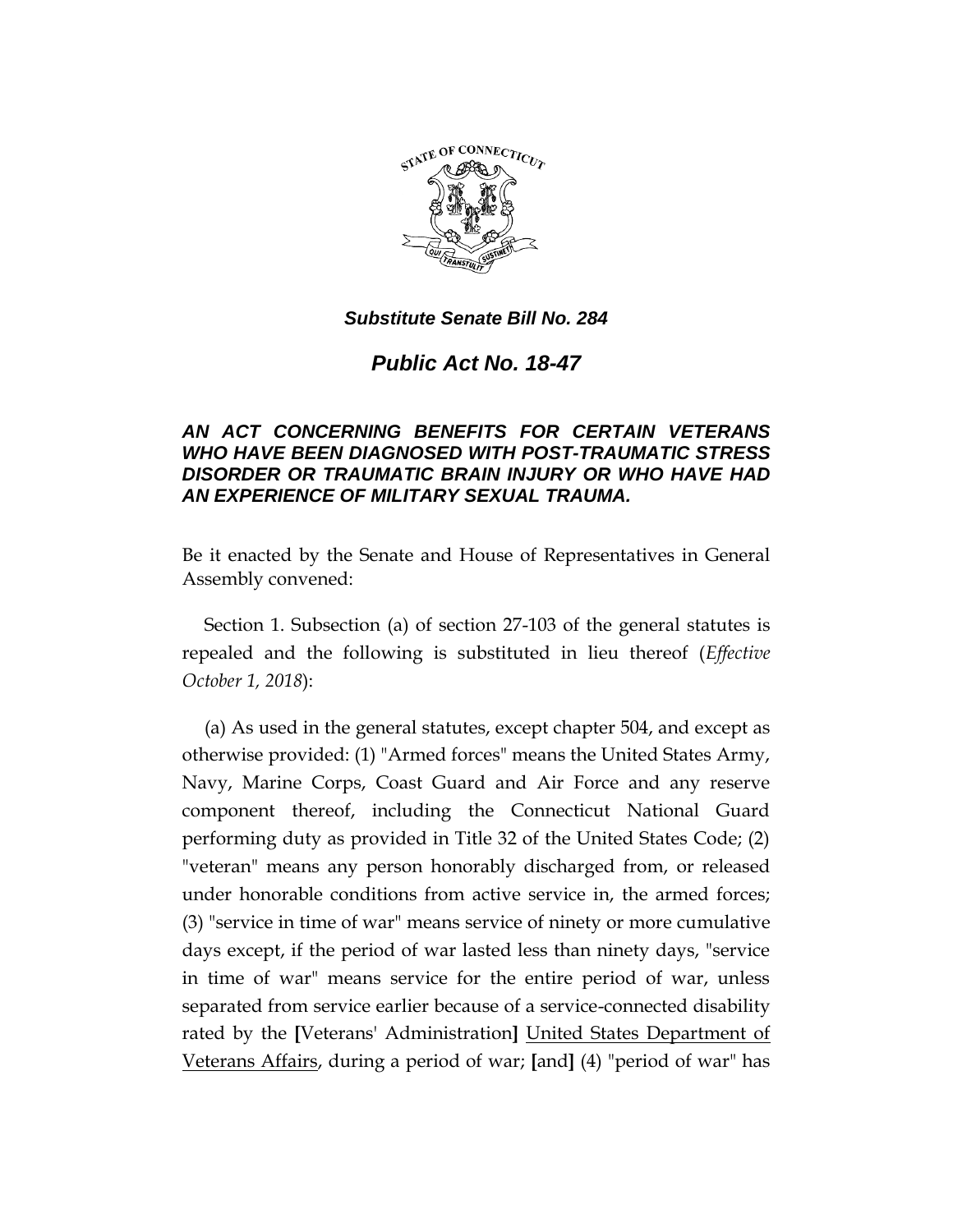the same meaning as provided in 38 USC 101, as amended from time to time, except that the "Vietnam Era" means the period beginning on February 28, 1961, and ending on July 1, 1975, in all cases; and "period of war" shall include service while engaged in combat or a combat support role in Lebanon, July 1, 1958, to November 1, 1958, or September 29, 1982, to March 30, 1984; Grenada, October 25, 1983, to December 15, 1983; Operation Earnest Will, involving the escort of Kuwaiti oil tankers flying the United States flag in the Persian Gulf, July 24, 1987, to August 1, 1990; and Panama, December 20, 1989, to January 31, 1990, and shall include service during such periods with the armed forces of any government associated with the United States; and (5) "qualifying condition" means a diagnosis of post-traumatic stress disorder or traumatic brain injury made by, or an experience of military sexual trauma, as described in 38 USC 1720D, as amended from time to time, disclosed to, an individual licensed to provide health care services at a United States Department of Veterans Affairs facility.

Sec. 2. Subsection (c) of section 4a-59 of the general statutes is repealed and the following is substituted in lieu thereof (*Effective October 1, 2018*):

(c) All open market orders or contracts shall be awarded to (1) the lowest responsible qualified bidder, the qualities of the articles to be supplied, their conformity with the specifications, their suitability to the requirements of the state government and the delivery terms being taken into consideration and, at the discretion of the Commissioner of Administrative Services, life-cycle costs and trade-in or resale value of the articles may be considered where it appears to be in the best interest of the state, (2) the highest scoring bidder in a multiple criteria bid, in accordance with the criteria set forth in the bid solicitation for the contract, or (3) the proposer whose proposal is deemed by the awarding authority to be the most advantageous to the state, in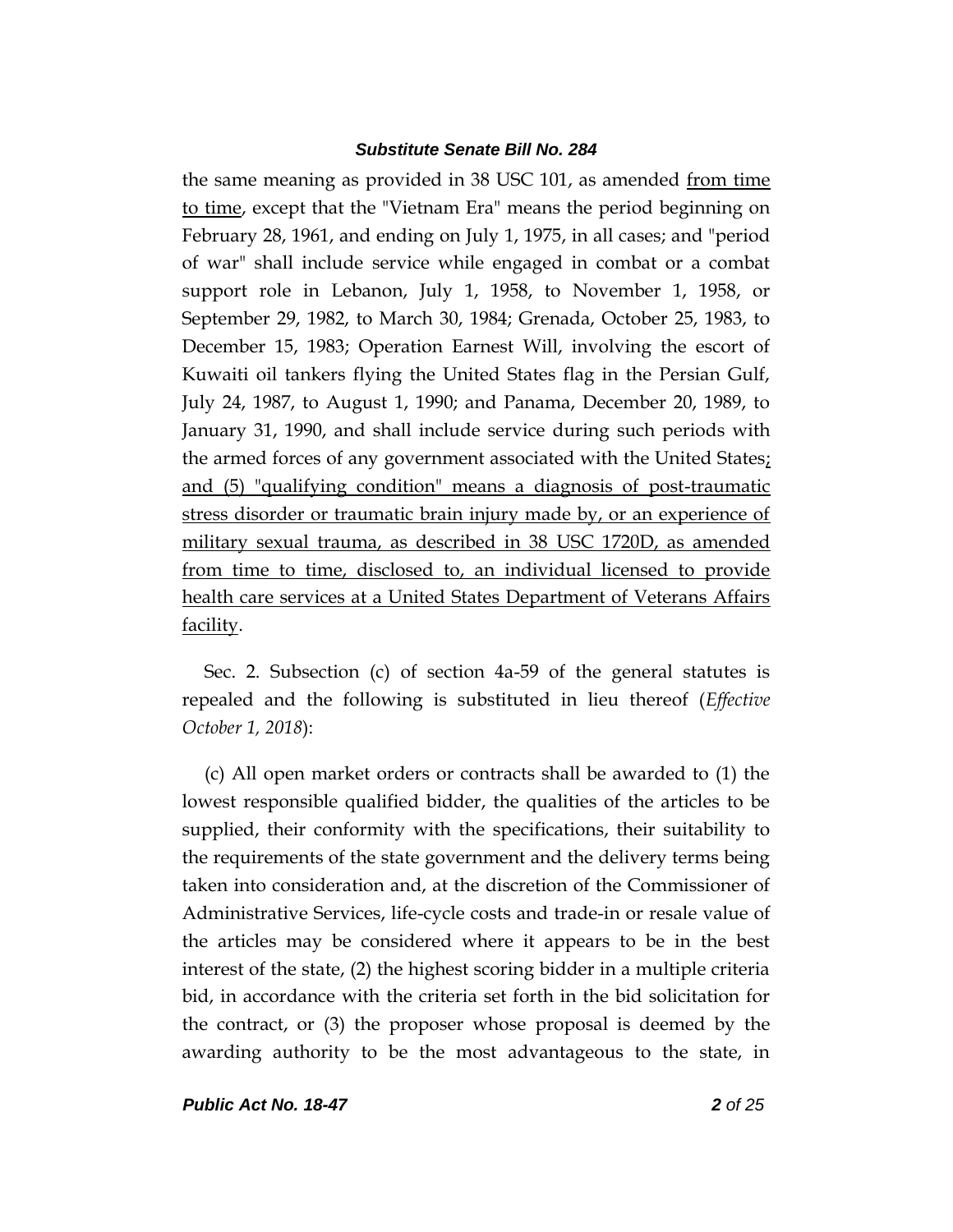accordance with the criteria set forth in the request for proposals, including price and evaluation factors. Notwithstanding any provision of the general statutes to the contrary, each state agency awarding a contract through competitive negotiation shall include price as an explicit factor in the criteria in the request for proposals and for the contract award. In considering past performance of a bidder for the purpose of determining the "lowest responsible qualified bidder" or the "highest scoring bidder in a multiple criteria bid", the commissioner shall evaluate the skill, ability and integrity of the bidder in terms of the bidder's fulfillment of past contract obligations and the bidder's experience or lack of experience in delivering supplies, materials, equipment or contractual services of the size or amount for which bids have been solicited. In determining the lowest responsible qualified bidder for the purposes of this section, the commissioner may give a price preference of up to ten per cent for (A) the purchase of goods made with recycled materials or the purchase of recyclable or remanufactured products if the commissioner determines that such preference would promote recycling or remanufacturing. As used in this subsection, "recyclable" means able to be collected, separated or otherwise recovered from the solid waste stream for reuse, or for use in the manufacture or assembly of another package or product, by means of a recycling program which is reasonably available to at least seventy-five per cent of the state's population, "remanufactured" means restored to its original function and thereby diverted from the solid waste stream by retaining the bulk of components that have been used at least once and by replacing consumable components and "remanufacturing" means any process by which a product is remanufactured; (B) the purchase of motor vehicles powered by a clean alternative fuel; (C) the purchase of motor vehicles powered by fuel other than a clean alternative fuel and conversion equipment to convert such motor vehicles allowing the vehicles to be powered by either the exclusive use of clean alternative fuel or dual use of a clean alternative fuel and a fuel other than a clean alternative

*Public Act No. 18-47 3 of 25*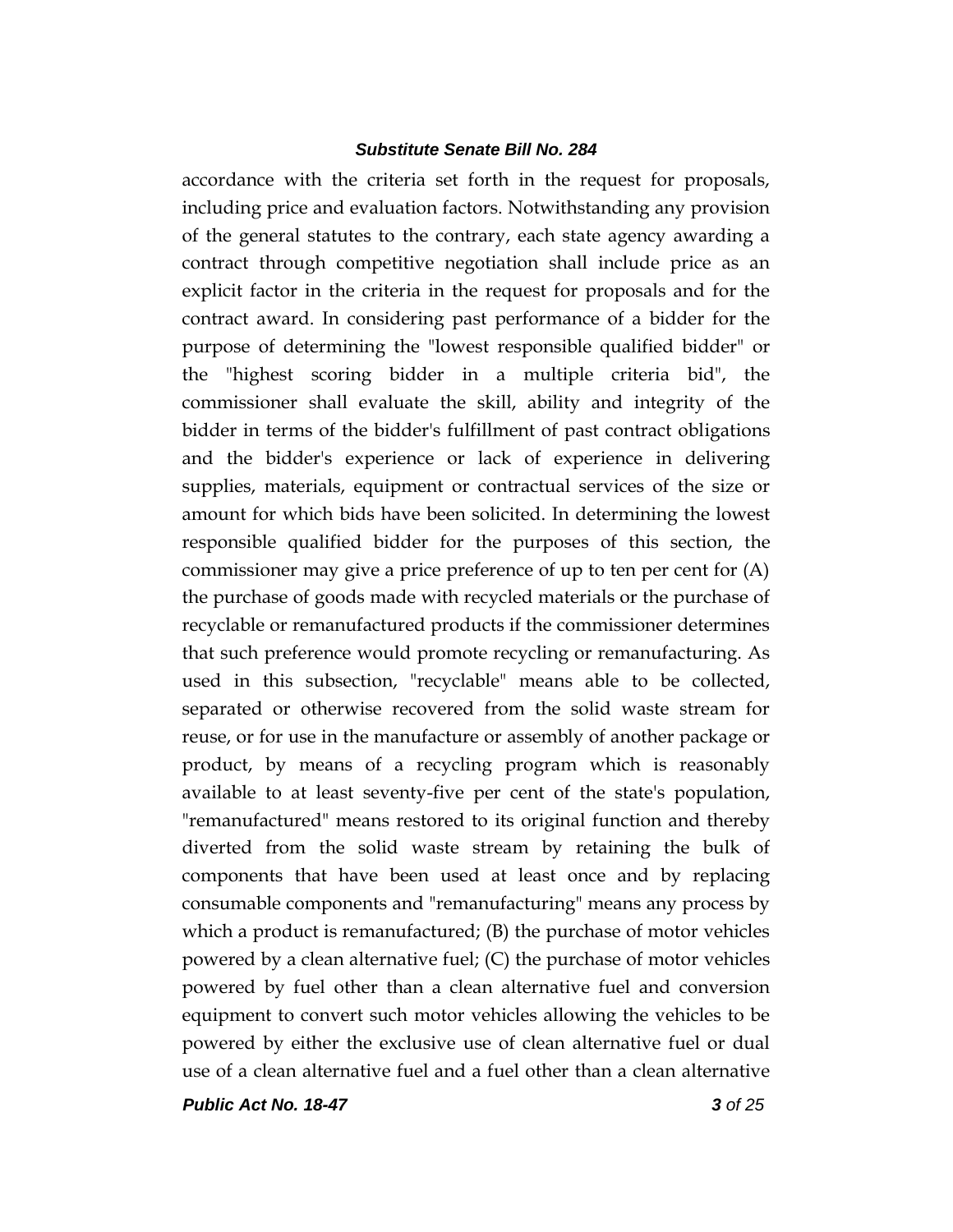fuel. As used in this subsection, "clean alternative fuel" means natural gas, electricity, hydrogen or propane when used as a motor vehicle fuel; or (D) the purchase of goods or services from a micro business, except that, in the case of a veteran-owned micro business, the commissioner may give a price preference of up to fifteen per cent. As used in this subsection, "micro business" means a business with gross revenues not exceeding three million dollars in the most recently completed fiscal year, **[**and**]** "veteran-owned micro business" means a micro business of which at least fifty-one per cent of the ownership is held by one or more veterans **[**, as defined in subsection (a) of section 27-103**]** and "veteran" means any person (i) honorably discharged from, or released under honorable conditions from active service in, the armed forces, as defined in section 27-103, as amended by this act, or (ii) with a qualifying condition, as defined in said section, who has received a discharge other than bad conduct or dishonorable from active service in the armed forces. All other factors being equal, preference shall be given to supplies, materials and equipment produced, assembled or manufactured in the state and services originating and provided in the state. Except with regard to contracts that may be paid for with United States Department of Transportation funds, if any such bidder refuses to accept, within ten days, a contract awarded to such bidder, such contract may be awarded to the next lowest responsible qualified bidder or the next highest scoring bidder in a multiple criteria bid, whichever is applicable, and so on until such contract is awarded and accepted. Except with regard to contracts that may be paid for with United States Department of Transportation funds, if any such proposer refuses to accept, within ten days, a contract awarded to such proposer, such contract shall be awarded to the next most advantageous proposer, and so on until the contract is awarded and accepted. There shall be a written evaluation made of each bid. This evaluation shall identify the vendors and their respective costs and prices, document the reason why any vendor is deemed to be nonresponsive and recommend a vendor for award. A

*Public Act No. 18-47 4 of 25*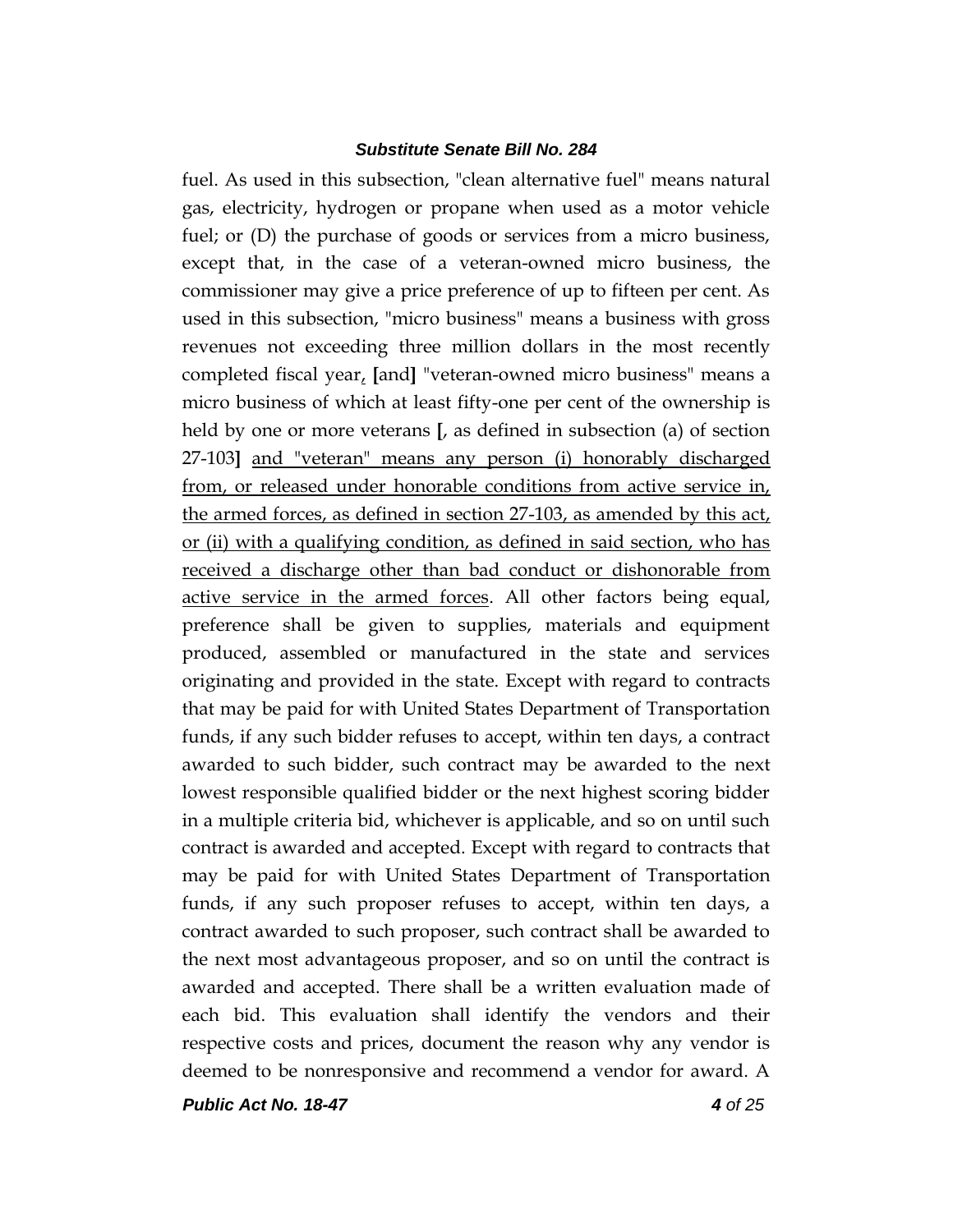contract valued at one million dollars or more shall be awarded to a bidder other than the lowest responsible qualified bidder or the highest scoring bidder in a multiple criteria bid, whichever is applicable, only with written approval signed by the Commissioner of Administrative Services and by the Comptroller. The commissioner shall post on the department's Internet web site all awards made pursuant to the provisions of this section.

Sec. 3. Subdivision (28) of section 5-196 of the general statutes is repealed and the following is substituted in lieu thereof (*Effective October 1, 2018*):

(28) "Veteran", when used in this chapter and in section 5-180, means any person **[**who has been**]** (A) (i) honorably discharged from, or released under honorable conditions from active service in, the armed forces of the United States, or (ii) with a qualifying condition, as defined in section 27-103, as amended by this act, who has received a discharge other than bad conduct or dishonorable from active service in the armed forces of the United States, and (B) who has performed such service in time of war, as **[**such terms are**]** defined in **[**section 27- 103**]** said section, except that the final date for service in time of war during World War II shall be December 31, 1947.

Sec. 4. Section 5-224 of the general statutes is repealed and the following is substituted in lieu thereof (*Effective October 1, 2018*):

Any veteran who served in time of war, if such veteran is not eligible for disability compensation or pension from the United States **[**through the Veterans' Administration**]** Department of Veterans Affairs, or the spouse of such veteran who by reason of such veteran's disability is unable to pursue gainful employment, or the unmarried surviving spouse of such veteran, and if such person has attained at least the minimum earned rating on any examination held for an original appointment for the purpose of establishing a candidate list to

*Public Act No. 18-47 5 of 25*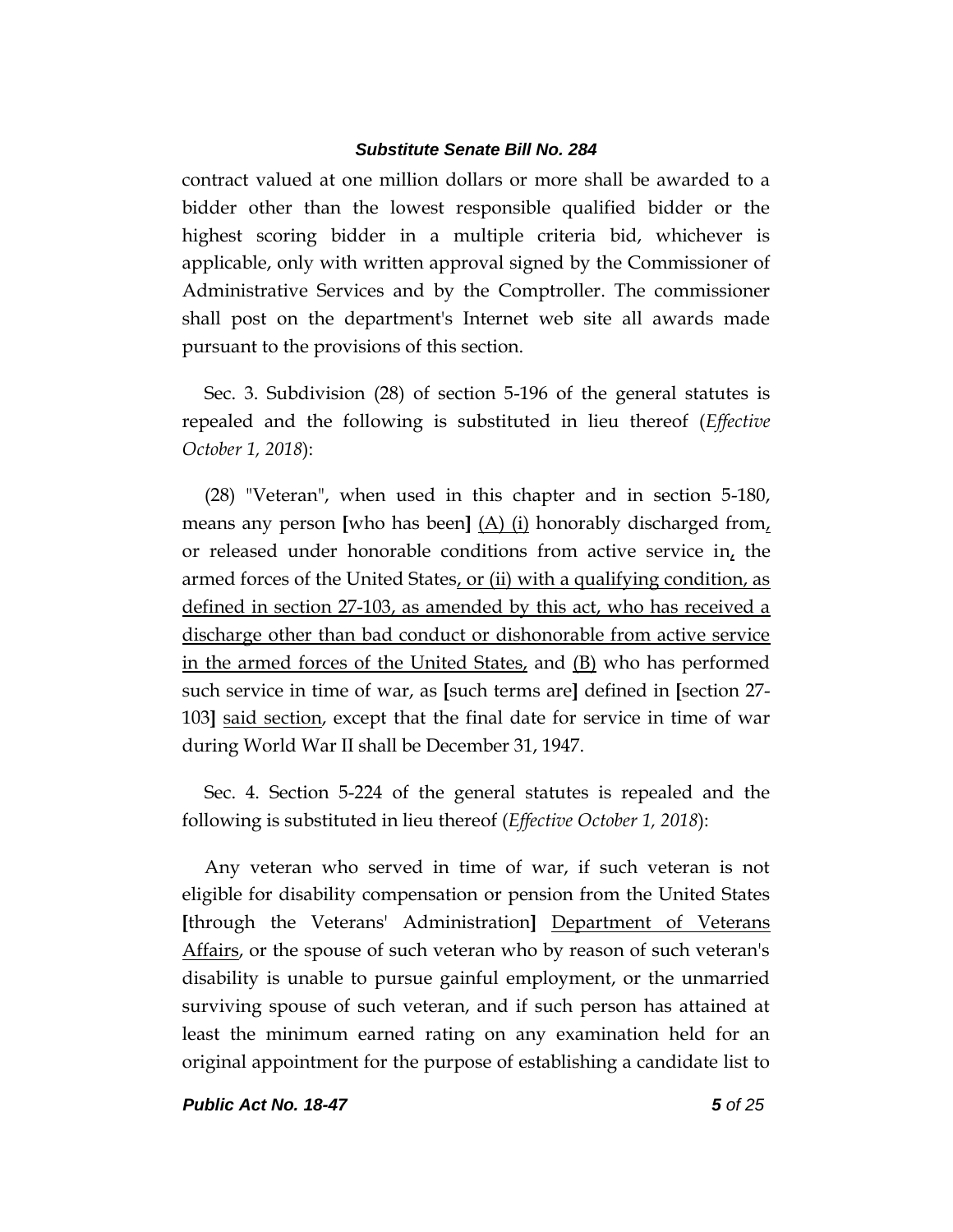fill a vacancy in accordance with subsection (d) of section 5-228, shall have five points added to his or her earned rating. Any such veteran, or the spouse of such veteran who by reason of such veteran's disability is unable to pursue gainful employment, or the unmarried surviving spouse of such veteran, if such person is eligible for such disability compensation or pension and if he or she has attained at least the minimum earned rating on any such examination held for an original appointment for the purpose of establishing a candidate list to fill a vacancy in accordance with subsection (d) of section 5-228, shall have ten points added to his or her earned rating. Any **[**person who has been honorably discharged from or released under honorable conditions from active service in the armed forces of the United States, and] veteran who has served in a military action for which such person received or was entitled to receive a campaign badge or expeditionary medal, shall have five points added to his or her earned rating if such person has attained at least the minimum earned rating on any such examination held for an original appointment for the purpose of establishing a candidate list to fill a vacancy in accordance with subsection (d) of section 5-228 and such person is not otherwise eligible to receive additional points pursuant to this section. Names of any such persons shall be placed upon the candidate lists in the order of such augmented ratings. Credits shall be based upon examinations with a possible rating of one hundred points.

Sec. 5. Section 8-75 of the general statutes is repealed and the following is substituted in lieu thereof (*Effective October 1, 2018*):

As among applicants eligible for occupancy at the rent involved whose needs for housing accommodations are substantially equal, as determined by the developer, preference shall be given to veterans.  $\underline{As}$ used in this section, "veteran" means any person (1) honorably discharged from, or released under honorable conditions from active service in, the armed forces, as defined in section 27-103, as amended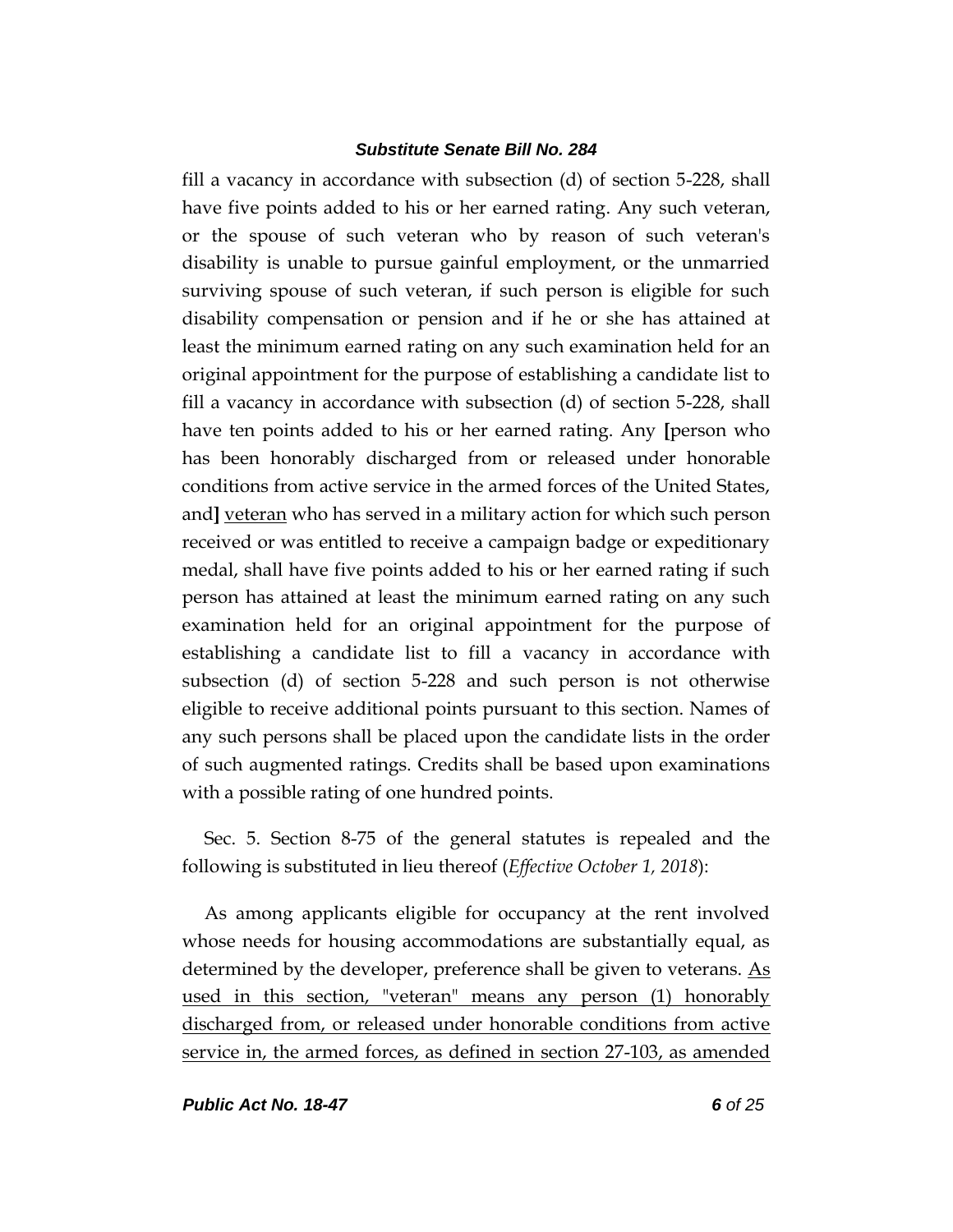by this act, or (2) with a qualifying condition, as defined in said section, who has received a discharge other than bad conduct or dishonorable from active service in the armed forces.

Sec. 6. Subsections (b) and (c) of section 10-5 of the 2018 supplement to the general statutes are repealed and the following is substituted in lieu thereof (*Effective October 1, 2018*):

(b) Application to take or retake the examination described in subdivision (1) of subsection (a) of this section shall be accompanied by a money order or certified check in the nonrefundable amount of thirteen dollars. This amount shall include the fee for the state high school diploma.

(c) No (1) veteran, (2) member of the armed forces, as defined in section 27-103, as amended by this act, (3) person with a qualifying condition, as defined in said section, who has received a discharge other than bad conduct or dishonorable from active service in the armed forces, or **[**any**]** (4) person under twenty-one years of age shall be required to pay the fees described in subsection (b) of this section. The commissioner may waive any fee described in subsection (b) upon the submission of evidence indicating an inability to pay.

Sec. 7. Subdivision (1) of subsection (i) of section 10-221a of the 2018 supplement to the general statutes is repealed and the following is substituted in lieu thereof (*Effective October 1, 2018*):

(i) (1) A local or regional board of education may award a diploma to a veteran, as defined in subsection (a) of section 27-103, as amended by this act, **[**of**]** or a person with a qualifying condition, as defined in said section, who has received a discharge other than bad conduct or dishonorable from active service in the armed forces, which veteran or person served during World War II or the Korean hostilities, as described in section 51-49h, or **[**of**]** during the Vietnam Era, as defined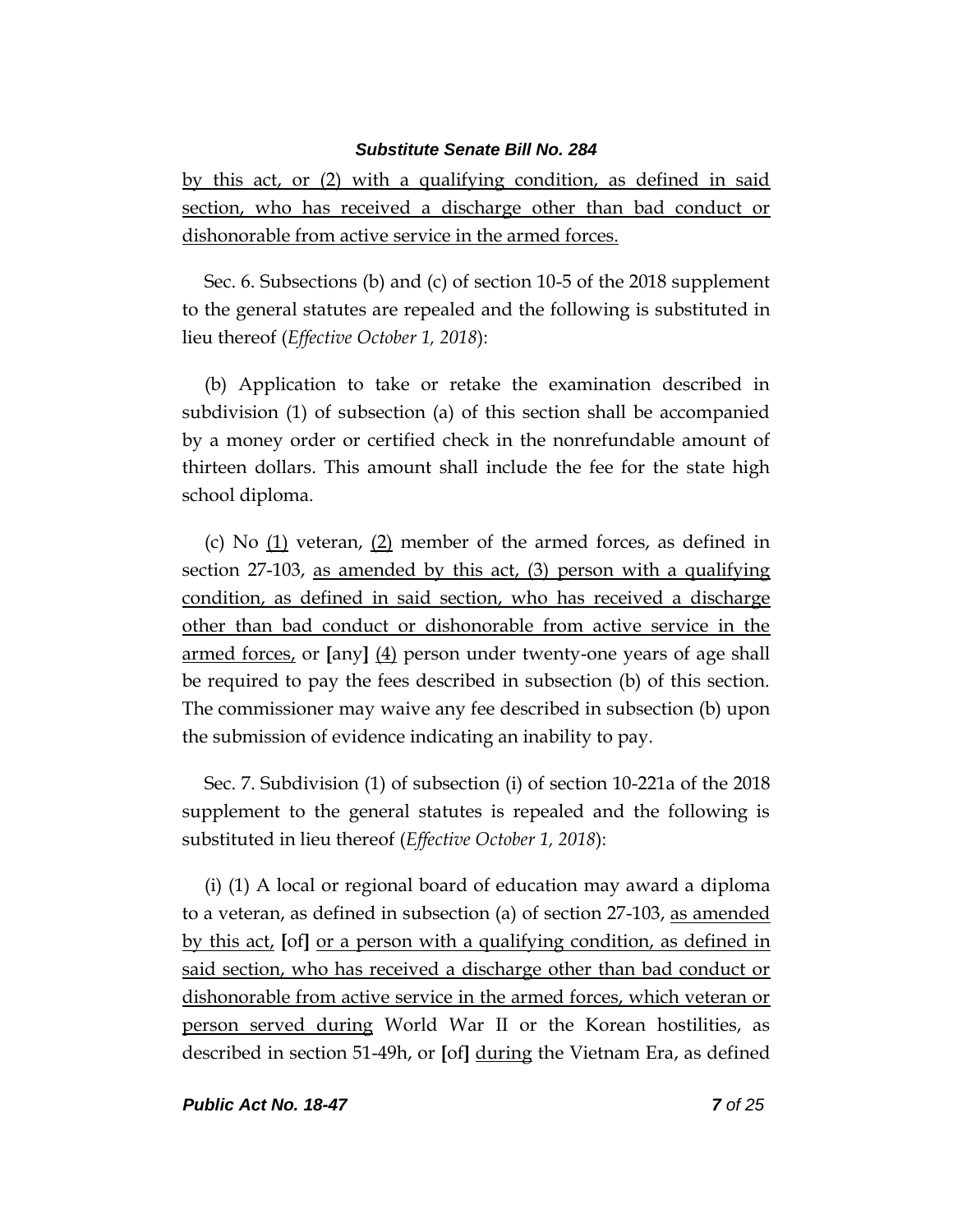in **[**subsection (a) of**]** section 27-103, as amended by this act, **[**who**]** withdrew from high school prior to graduation in order to serve in the armed forces of the United States and did not receive a diploma as a consequence of such service.

Sec. 8. Subsection (d) of section 10a-77 of the general statutes is repealed and the following is substituted in lieu thereof (*Effective October 1, 2018*):

(d) Said board of trustees shall waive the payment of tuition at any of the regional community-technical colleges (1) for any dependent child of a person whom the armed forces of the United States has declared to be missing in action or to have been a prisoner of war while serving in such armed forces after January 1, 1960, which child has been accepted for admission to such institution and is a resident of **[**Connecticut**]** the state at the time such child is accepted for admission to such institution, (2) subject to the provisions of subsection (e) of this section, for any (A) veteran who performed service in time of war, as defined in **[**subsection (a) of**]** section 27-103, as amended by this act, or (B) person with a qualifying condition, as defined in said section, who has received a discharge other than bad conduct or dishonorable from active service in the armed forces and who performed service in time of war, except that for purposes of this subsection, "service in time of war" shall not include time spent in attendance at a military service academy, **[**who**]** which veteran or person has been accepted for admission to such institution and is domiciled in this state at the time such veteran <u>or person</u> is accepted for admission to such institution, (3) for any resident of **[**Connecticut**]** the state sixty-two years of age or older, provided, at the end of the regular registration period, there are enrolled in the course a sufficient number of students other than those **[**persons**]** residents eligible for waivers pursuant to this subdivision to offer the course in which such **[**person**]** resident intends to enroll and there is space available in such course after accommodating all such

*Public Act No. 18-47 8 of 25*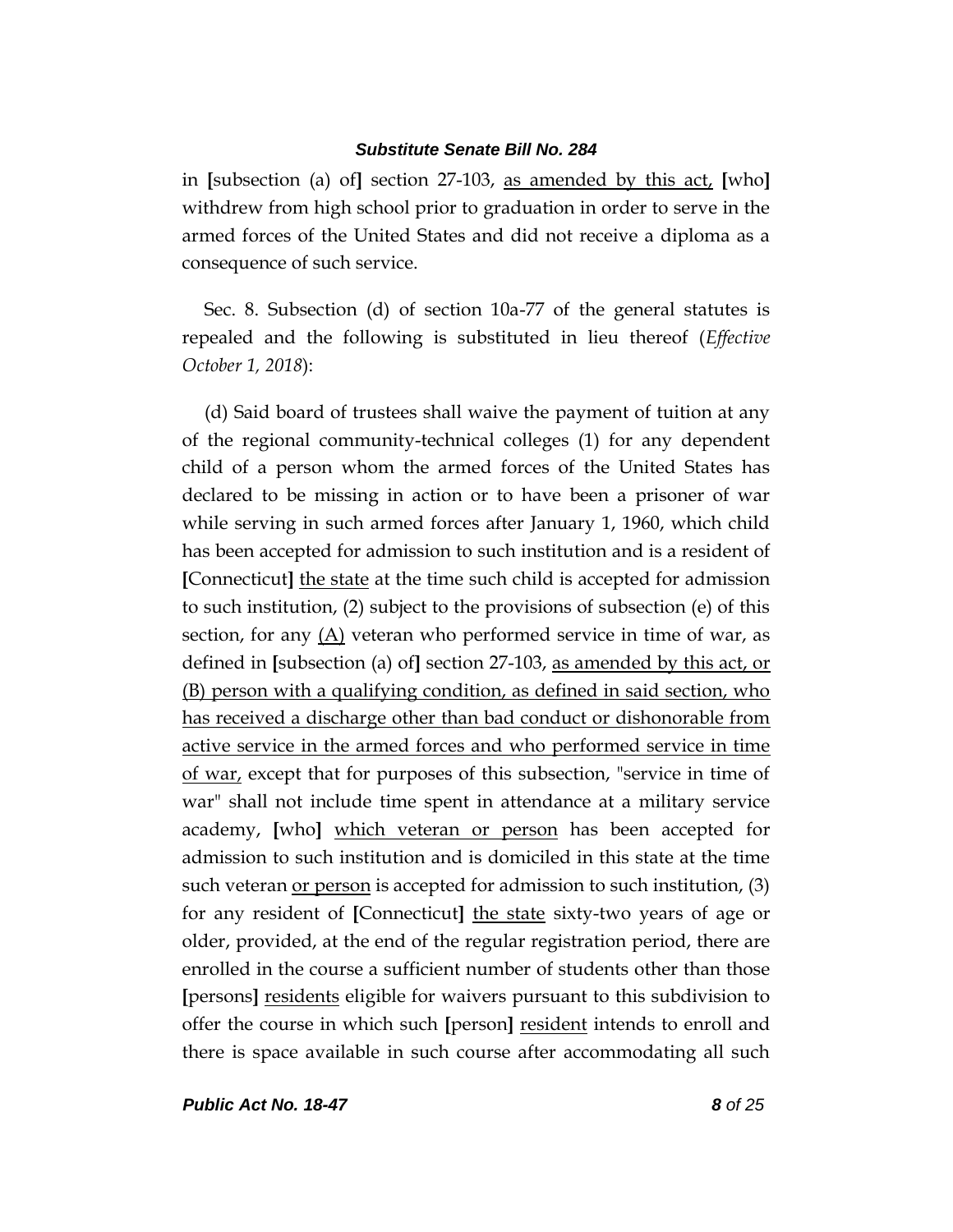students, (4) for any student attending the Connecticut State Police Academy who is enrolled in a law enforcement program at said academy offered in coordination with a regional community-technical college which accredits courses taken in such program, (5) for any active member of the Connecticut Army or Air National Guard who (A) has been certified by the Adjutant General or such Adjutant General's designee as a member in good standing of the guard, and (B) is enrolled or accepted for admission to such institution on a full-time or part-time basis in an undergraduate degree-granting program, (6) for any dependent child of a (A) police officer, as defined in section 7- 294a, or supernumerary or auxiliary police officer, (B) firefighter, as defined in section 7-323j, or member of a volunteer fire company, (C) municipal employee, or (D) state employee, as defined in section 5-154, killed in the line of duty, (7) for any resident of the state who is a dependent child or surviving spouse of a specified terrorist victim who was a resident of this state, (8) for any dependent child of a resident of the state who was killed in a multivehicle crash at or near the intersection of Routes 44 and 10 and Nod Road in Avon on July 29, 2005, and (9) for any resident of the state who is a dependent child or surviving spouse of a person who was killed in action while performing active military duty with the armed forces of the United States on or after September 11, 2001, and who was a resident of this state. If any person who receives a tuition waiver in accordance with the provisions of this subsection also receives educational reimbursement from an employer, such waiver shall be reduced by the amount of such educational reimbursement. Veterans and persons described in subdivision (2) of this subsection and members of the National Guard described in subdivision (5) of this subsection shall be given the same status as students not receiving tuition waivers in registering for courses at regional community-technical colleges. Notwithstanding the provisions of section 10a-30, as used in this subsection, "domiciled in this state" includes domicile for less than one year.

*Public Act No. 18-47 9 of 25*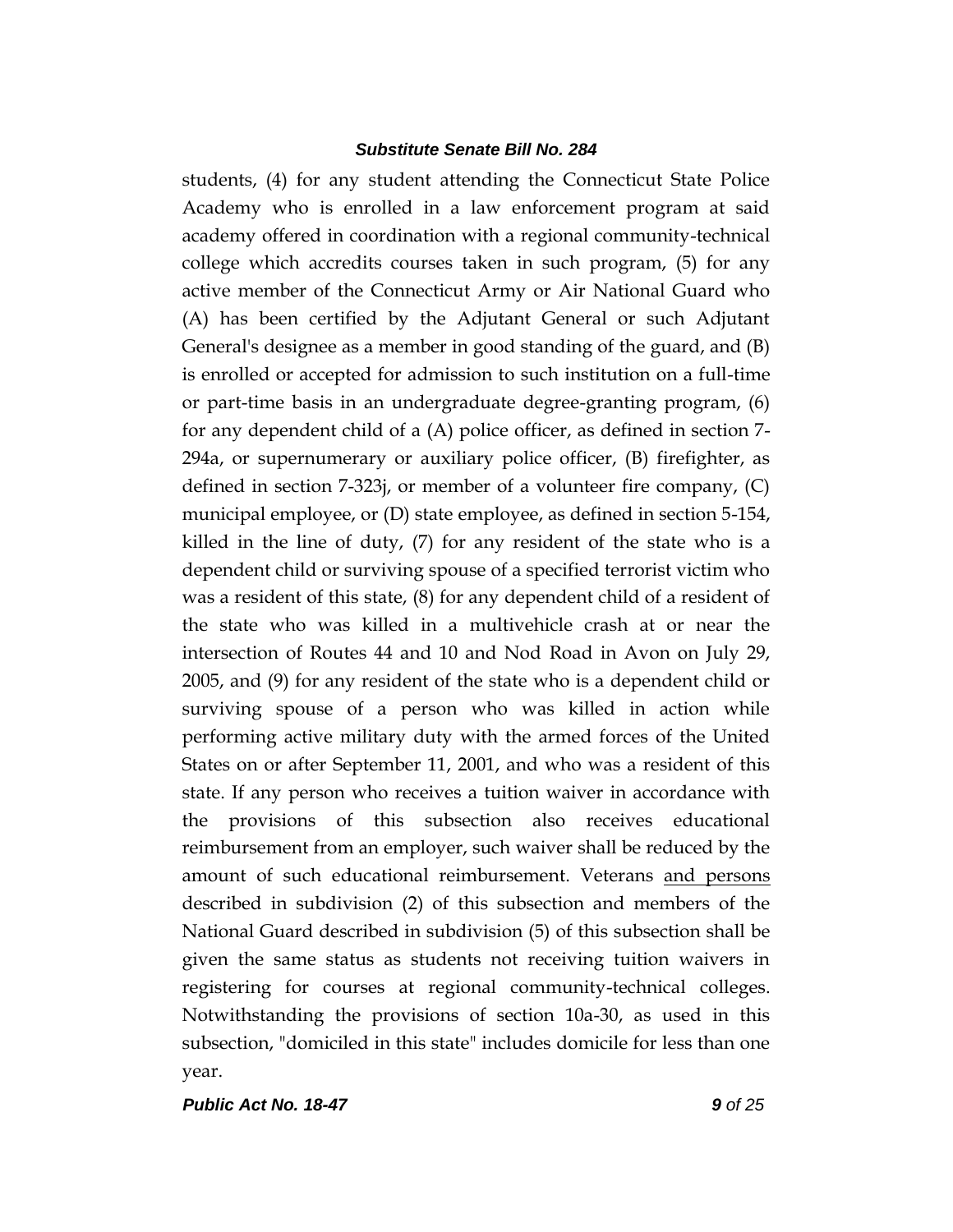Sec. 9. Subsection (d) of section 10a-99 of the general statutes is repealed and the following is substituted in lieu thereof (*Effective October 1, 2018*):

(d) Said board shall waive the payment of tuition fees at the Connecticut State University System (1) for any dependent child of a person whom the armed forces of the United States has declared to be missing in action or to have been a prisoner of war while serving in such armed forces after January 1, 1960, which child has been accepted for admission to such institution and is a resident of **[**Connecticut**]** the state at the time such child is accepted for admission to such institution, (2) subject to the provisions of subsection (e) of this section, for any (A) veteran who performed service in time of war, as defined in **[**subsection (a) of**]** section 27-103, as amended by this act, or (B) person with a qualifying condition, as defined in said section, who has received a discharge other than bad conduct or dishonorable from active service in the armed forces and who performed service in time of war, except that for purposes of this subsection, "service in time of war" shall not include time spent in attendance at a military service academy, **[**who**]** which veteran or person has been accepted for admission to such institution and is domiciled in this state at the time such veteran <u>or person</u> is accepted for admission to such institution, (3) for any resident of **[**Connecticut**]** the state sixty-two years of age or older who has been accepted for admission to such institution, provided (A) such **[**person**]** resident is enrolled in a degree-granting program, or (B) at the end of the regular registration period, there are enrolled in the course a sufficient number of students other than those **[**persons**]** residents eligible for waivers pursuant to this subdivision to offer the course in which such **[**person**]** resident intends to enroll and there is space available in such course after accommodating all such students, (4) for any student attending the Connecticut Police Academy who is enrolled in a law enforcement program at said academy offered in coordination with the university which accredits

*Public Act No. 18-47 10 of 25*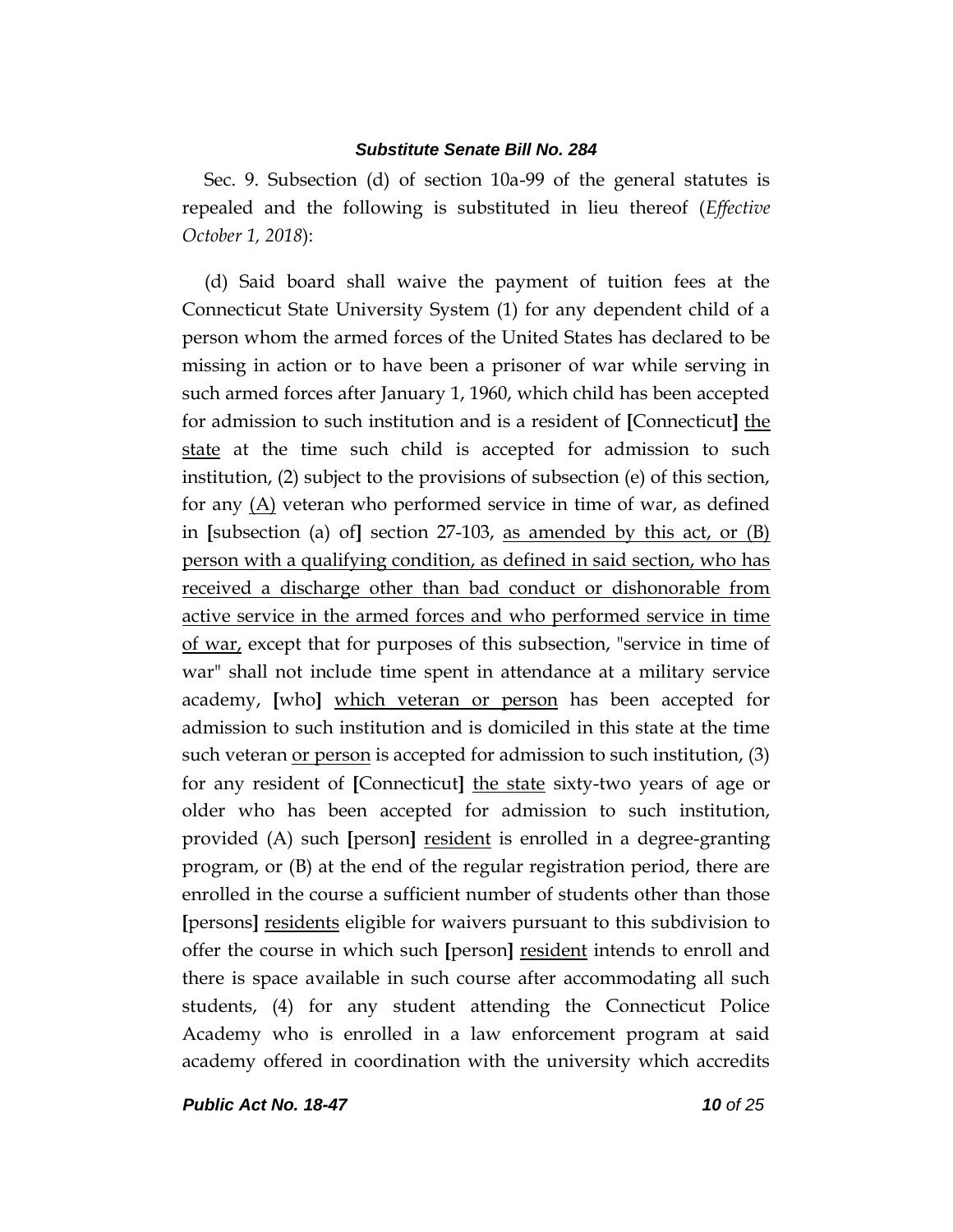courses taken in such program, (5) for any active member of the Connecticut Army or Air National Guard who (A) has been certified by the Adjutant General or such Adjutant General's designee as a member in good standing of the guard, and (B) is enrolled or accepted for admission to such institution on a full-time or part-time basis in an undergraduate or graduate degree-granting program, (6) for any dependent child of a (A) police officer, as defined in section 7-294a, or supernumerary or auxiliary police officer, (B) firefighter, as defined in section 7-323j, or member of a volunteer fire company, (C) municipal employee, or (D) state employee, as defined in section 5-154, killed in the line of duty, (7) for any resident of this state who is a dependent child or surviving spouse of a specified terrorist victim who was a resident of the state, (8) for any dependent child of a resident of the state who was killed in a multivehicle crash at or near the intersection of Routes 44 and 10 and Nod Road in Avon on July 29, 2005, and (9) for any resident of the state who is a dependent child or surviving spouse of a person who was killed in action while performing active military duty with the armed forces of the United States on or after September 11, 2001, and who was a resident of this state. If any person who receives a tuition waiver in accordance with the provisions of this subsection also receives educational reimbursement from an employer, such waiver shall be reduced by the amount of such educational reimbursement. Veterans and persons described in subdivision (2) of this subsection and members of the National Guard described in subdivision (5) of this subsection shall be given the same status as students not receiving tuition waivers in registering for courses at Connecticut state universities. Notwithstanding the provisions of section 10a-30, as used in this subsection, "domiciled in this state" includes domicile for less than one year.

Sec. 10. Subsection (e) of section 10a-105 of the general statutes is repealed and the following is substituted in lieu thereof (*Effective October 1, 2018*):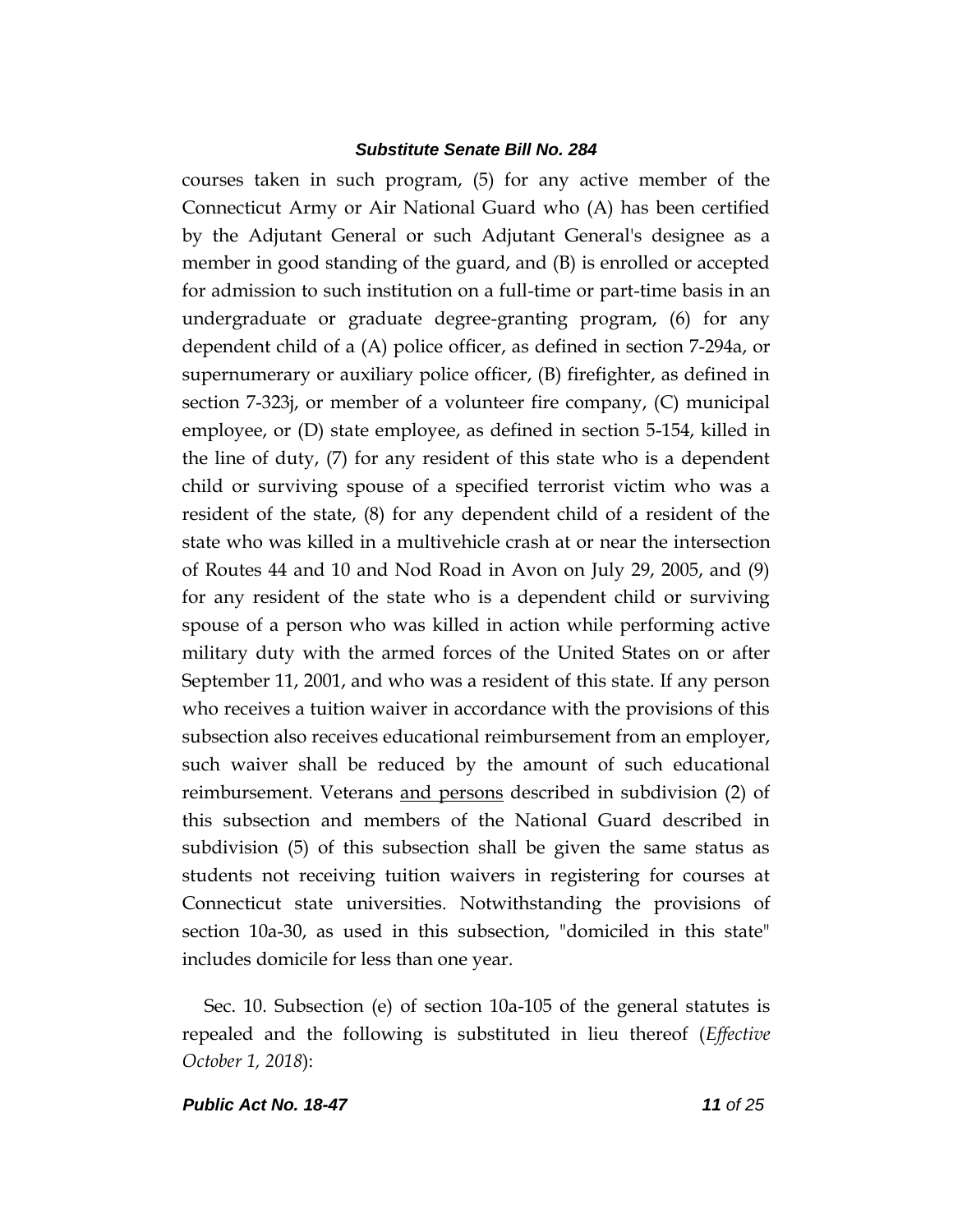(e) Said board of trustees shall waive the payment of tuition fees at The University of Connecticut (1) for any dependent child of a person whom the armed forces of the United States has declared to be missing in action or to have been a prisoner of war while serving in such armed forces after January 1, 1960, which child has been accepted for admission to The University of Connecticut and is a resident of **[**Connecticut**]** the state at the time such child is accepted for admission to said institution, (2) subject to the provisions of subsection (f) of this section, for any (A) veteran who performed service in time of war, as defined in **[**subsection (a) of**]** section 27-103, as amended by this act, or (B) person with a qualifying condition, as defined in said section, who has received a discharge other than bad conduct or dishonorable from active service in the armed forces and who performed service in time of war, except that for purposes of this subsection, "service in time of war" shall not include time spent in attendance at a military service academy, **[**who**]** which veteran or person has been accepted for admission to said institution and is domiciled in this state at the time such veteran or person is accepted for admission to said institution, (3) for any resident of **[**Connecticut**]** the state sixty-two years of age or older who has been accepted for admission to said institution, provided (A) such **[**person**]** resident is enrolled in a degree-granting program, or (B) at the end of the regular registration period, there are enrolled in the course a sufficient number of students other than those **[**persons**]** residents eligible for waivers pursuant to this subdivision to offer the course in which such **[**person**]** resident intends to enroll and there is space available in such course after accommodating all such students, (4) for any active member of the Connecticut Army or Air National Guard who (A) has been certified by the Adjutant General or such Adjutant General's designee as a member in good standing of the guard, and (B) is enrolled or accepted for admission to said institution on a full-time or part-time basis in an undergraduate or graduate degree-granting program, (5) for any dependent child of a (A) police officer, as defined in section 7-294a, or supernumerary or auxiliary

*Public Act No. 18-47 12 of 25*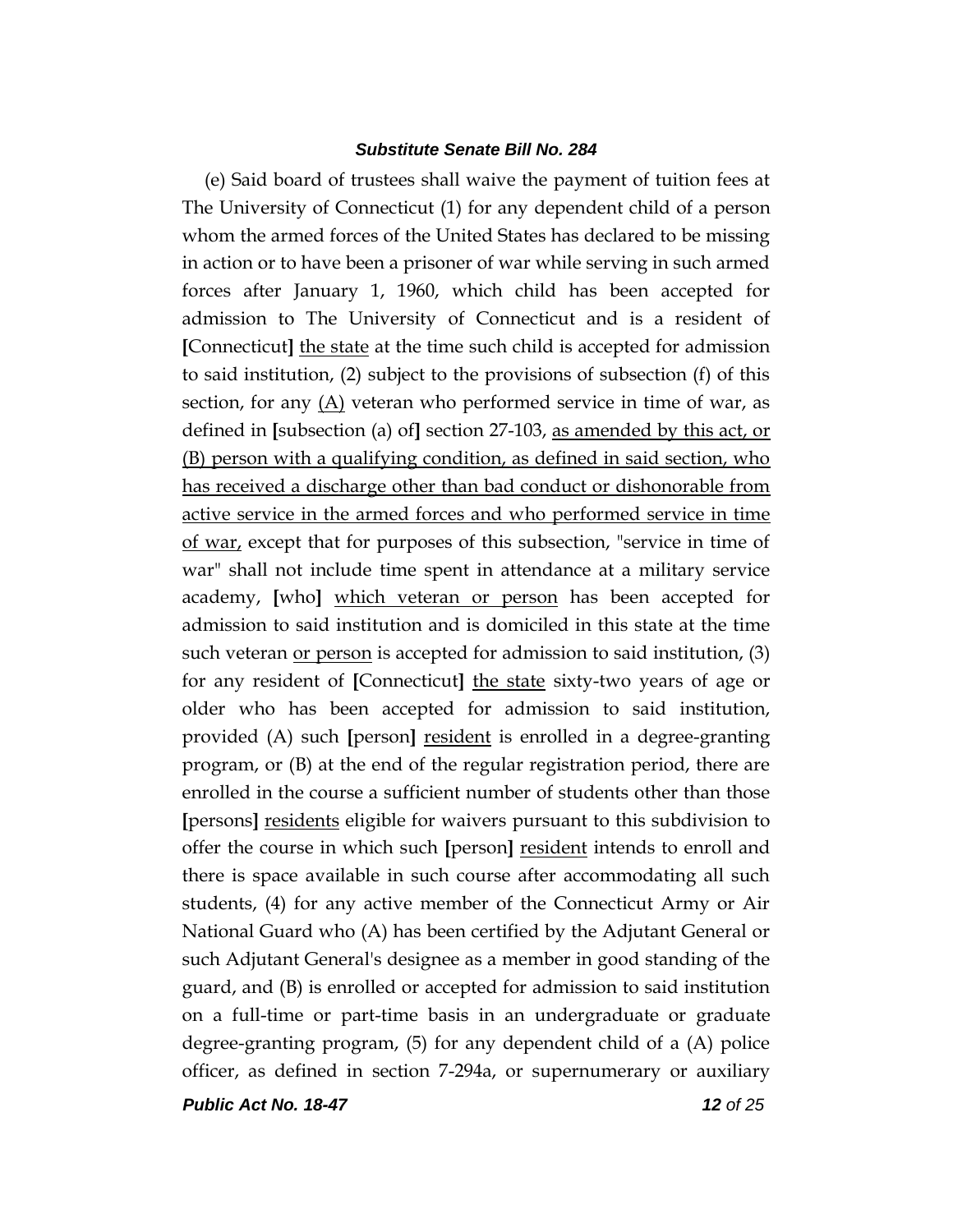police officer, (B) firefighter, as defined in section 7-323j, or member of a volunteer fire company, (C) municipal employee, or (D) state employee, as defined in section 5-154, killed in the line of duty, (6) for any resident of the state who is the dependent child or surviving spouse of a specified terrorist victim who was a resident of the state, (7) for any dependent child of a resident of the state who was killed in a multivehicle crash at or near the intersection of Routes 44 and 10 and Nod Road in Avon on July 29, 2005, and (8) for any resident of the state who is a dependent child or surviving spouse of a person who was killed in action while performing active military duty with the armed forces of the United States on or after September 11, 2001, and who was a resident of this state. If any person who receives a tuition waiver in accordance with the provisions of this subsection also receives educational reimbursement from an employer, such waiver shall be reduced by the amount of such educational reimbursement. Veterans and persons described in subdivision (2) of this subsection and members of the National Guard described in subdivision (4) of this subsection shall be given the same status as students not receiving tuition waivers in registering for courses at The University of Connecticut. Notwithstanding the provisions of section 10a-30, as used in this subsection, "domiciled in this state" includes domicile for less than one year.

Sec. 11. Subdivision (19) of section 12-81 of the 2018 supplement to the general statutes is repealed and the following is substituted in lieu thereof (*Effective October 1, 2018, and applicable to assessment years commencing on or after October 1, 2018*):

(19) Subject to the provisions of sections 12-89, 12-90 and 12-95, property to the amount of one thousand dollars belonging to, or held in trust for, (A) any resident of this state who **[**(a)**]** is a veteran of the armed forces in service in time of war,  $[(b)]$   $(B)$  any resident of this state who was a citizen of the United States at the time of his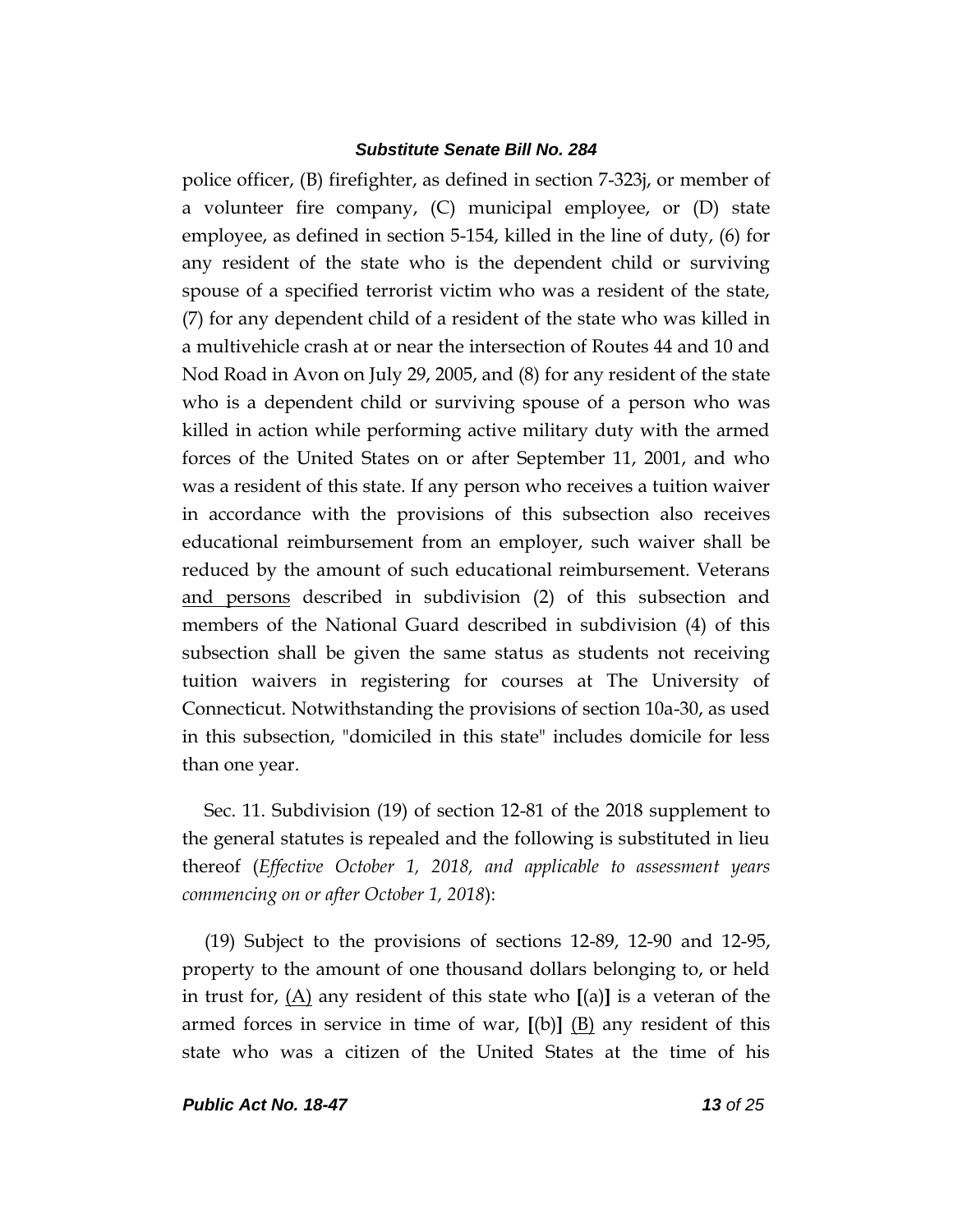enlistment and who was in the military or naval service of a government allied or associated with that of the United States during the Second World War and received an honorable discharge therefrom, **[**(c)**]** (C) any resident of this state who served during the Second World War as a member of any armed force of any government signatory to the United Nations Declaration of January 1, 1942, and participated in armed conflict with an enemy of the United States and who has been a citizen of the United States for at least ten years and presents satisfactory evidence of such service, **[**(d)**]** (D) any resident of this state who served as a member of the crew of a merchant vessel during the Second World War and is qualified with respect to such service as a member of the group known as the "American Merchant Marine in ocean-going service during the period of armed conflict, December 7, 1941, to August 15, 1945", members of which are deemed to be eligible for certain veterans benefits under a determination in the United States Department of Defense, as recorded in the Federal Register of February 1, 1988, provided such resident has received an armed forces discharge certificate from the Department of Defense on the basis of such service, **[**(e)**]** (E) any member of the armed forces who was in service in time of war and is still in the service and by reason of continuous service has not as yet received a discharge,  $[(f)]$   $(F)$  any person who is retired from the armed forces after thirty years of service because he has reached the age limit prescribed by law or because he suffers from mental or physical disability, (G) any person with a qualifying condition who has received a discharge other than bad conduct or dishonorable from active service in the armed forces and who was in service in time of war, or  $[(g)]$   $(H)$  any person who is serving in the armed services in time of war; or lacking said amount of property in his own name, so much of the property belonging to, or held in trust for, his spouse, who is domiciled with him, as is necessary to equal said amount. For the purposes of this subdivision, "veteran", "armed forces", **[**and**]** "service in time of war" and "qualifying condition" have the same **[**meaning as**]** meanings as

*Public Act No. 18-47 14 of 25*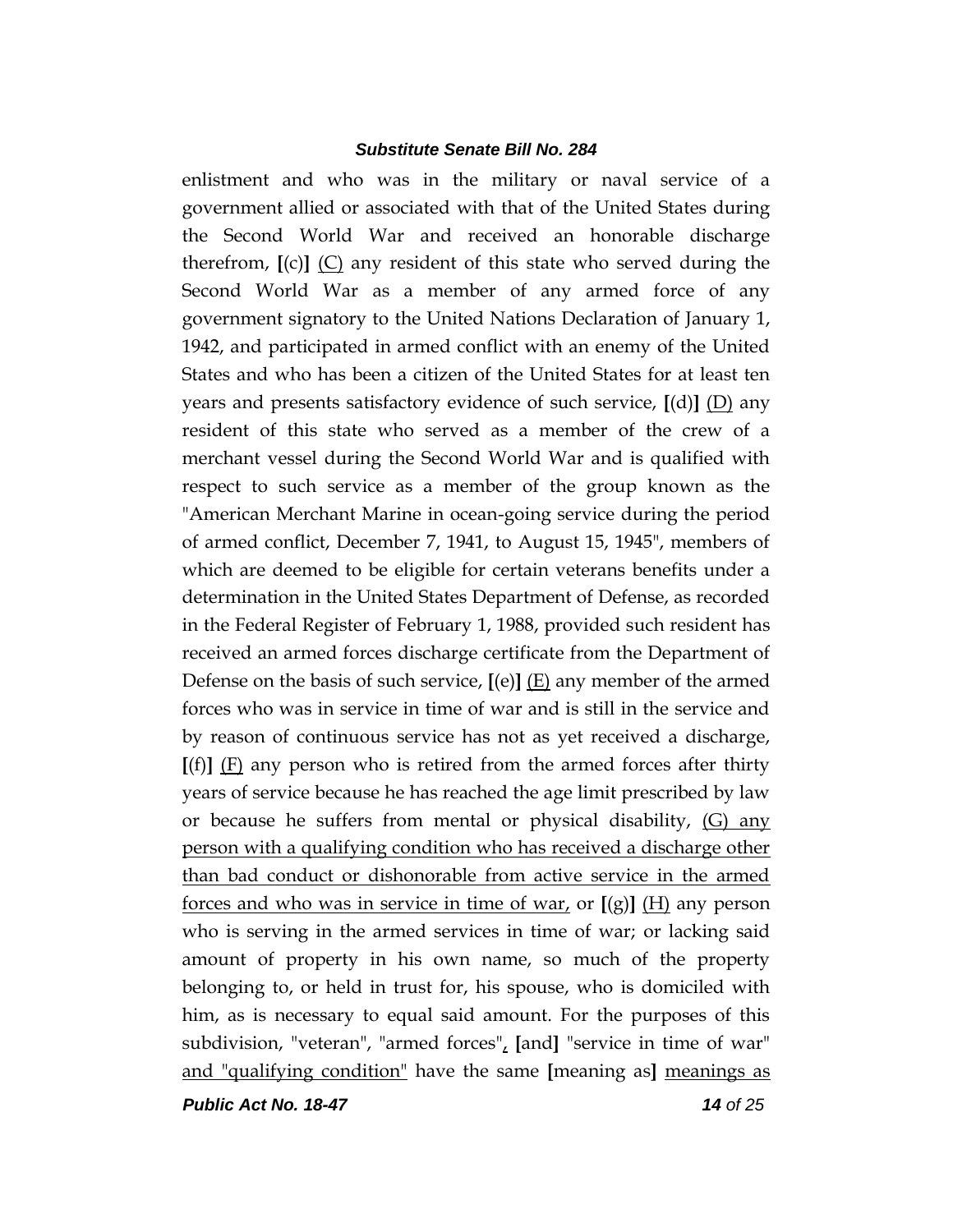provided in section 27-103, as amended by this act;

Sec. 12. Subdivision (22) of section 12-81 of the 2018 supplement to the general statutes is repealed and the following is substituted in lieu thereof (*Effective October 1, 2018, and applicable to assessment years commencing on or after October 1, 2018*):

(22) Subject to the provisions of sections 12-89, 12-90 and 12-95, property to the amount of one thousand dollars belonging to, or held in trust for, any surviving spouse while such person remains a widow or widower, or a minor child or both, residing in this state, of  $(A)$  one who has served in the Army, Navy, Marine Corps, Coast Guard or Air Force of the United States, or **[**of**]** any citizen of the United States who served in the military or naval service of a government allied or associated with the United States, as provided by subdivision (19) of this section, and who has died either during his or her term of service or after receiving an honorable discharge therefrom, provided such amount shall be three thousand dollars if death was due to service and occurred while on active duty, or  $(B)$  one with a qualifying condition, as defined in section 27-103, as amended by this act, who has served in the Army, Navy, Marine Corps, Coast Guard or Air Force of the United States and who has died after receiving a discharge other than bad conduct or dishonorable therefrom;

Sec. 13. Subdivision (25) of section 12-81 of the 2018 supplement to the general statutes is repealed and the following is substituted in lieu thereof (*Effective October 1, 2018, and applicable to assessment years commencing on or after October 1, 2018*):

(25) Subject to the provisions of sections 12-89, 12-90 and 12-95, property to the amount of one thousand dollars belonging to, or held in trust for, a sole surviving parent, while such parent remains a widow or widower, resident of this state, of one  $(A)$  who has left no widow or widower, or whose widow or widower has remarried or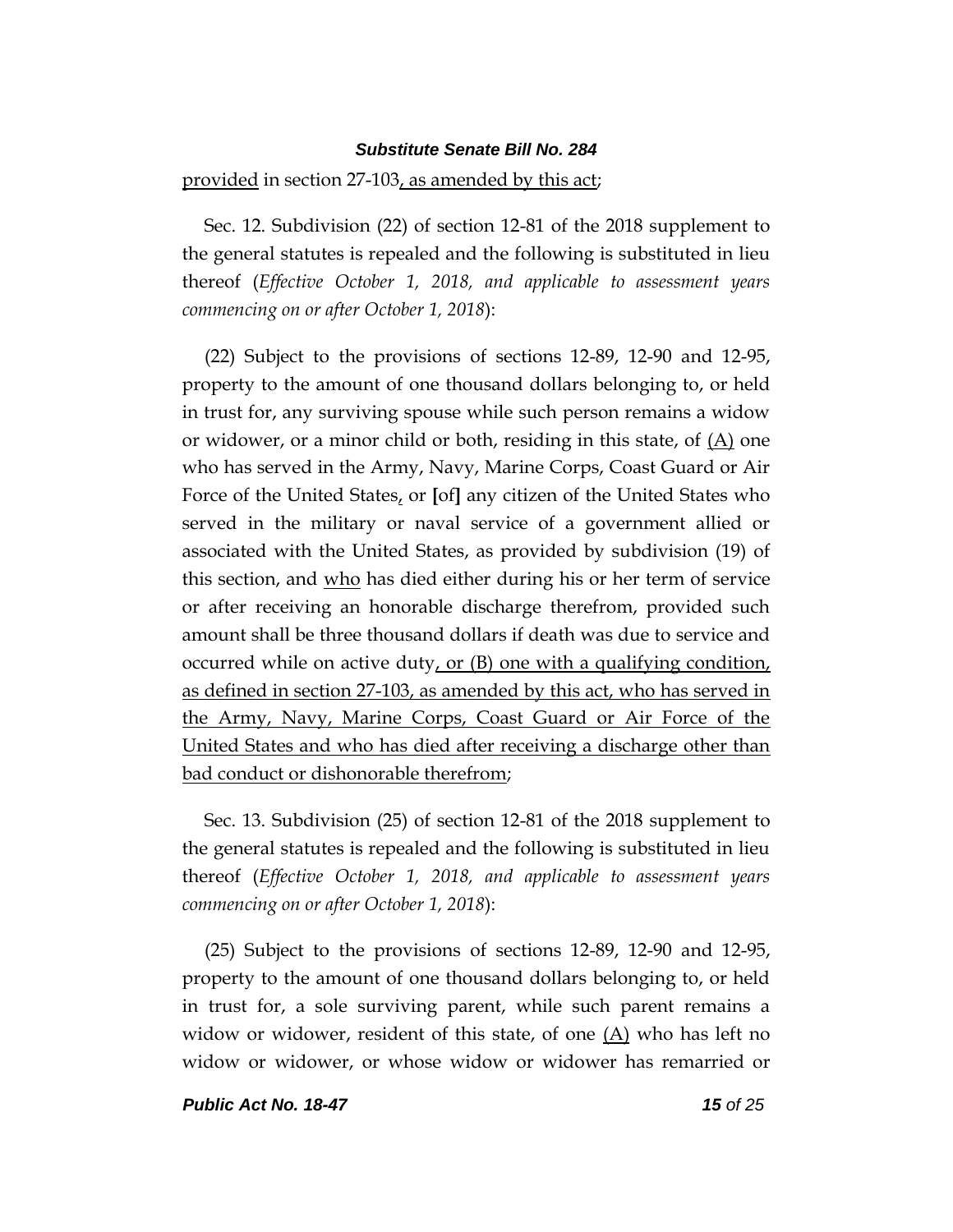died, and who has served in the Army, Navy, Marine Corps, Coast Guard or Air Force of the United States as provided by subdivision (19) of this section and has died during his or her term of service or after receiving an honorable discharge therefrom, provided **[**,**]** property belonging to, or held in trust for, such parent of more than one serviceman or servicewoman who has left no widow or widower, or whose widow or widower has remarried or died, and who has served in the Army, Navy, Marine Corps, Coast Guard or Air Force of the United States as provided in subdivision (19) of this section and has died during his or her term of service shall be subject to an exemption of one thousand dollars for each such serviceman or servicewoman, or (B) with a qualifying condition, as defined in section 27-103, who has left no widow or widower, or whose widow or widower has remarried or died, and who has served in the Army, Navy, Marine Corps, Coast Guard or Air Force of the United States and has died after receiving a discharge other than bad conduct or dishonorable therefrom;

Sec. 14. Subparagraph (D) of subdivision (63) of section 12-412 of the 2018 supplement to the general statutes is repealed and the following is substituted in lieu thereof (*Effective October 1, 2018*):

(D) The Department of Revenue Services may issue a farmer tax exemption permit to a farmer, notwithstanding the fact that, in the farmer's immediately preceding taxable year, such farmer's gross income from agricultural production engaged in as a trade or business may have been less than two thousand five hundred dollars, provided (i) such farmer purchased, during such farmer's current or immediately preceding taxable year, an agricultural trade or business from a seller who was issued a farmer tax exemption permit by such department at the time of such purchase and such agricultural production shall be carried on as a trade or business by such purchaser during the period commencing upon the purchase and ending two

*Public Act No. 18-47 16 of 25*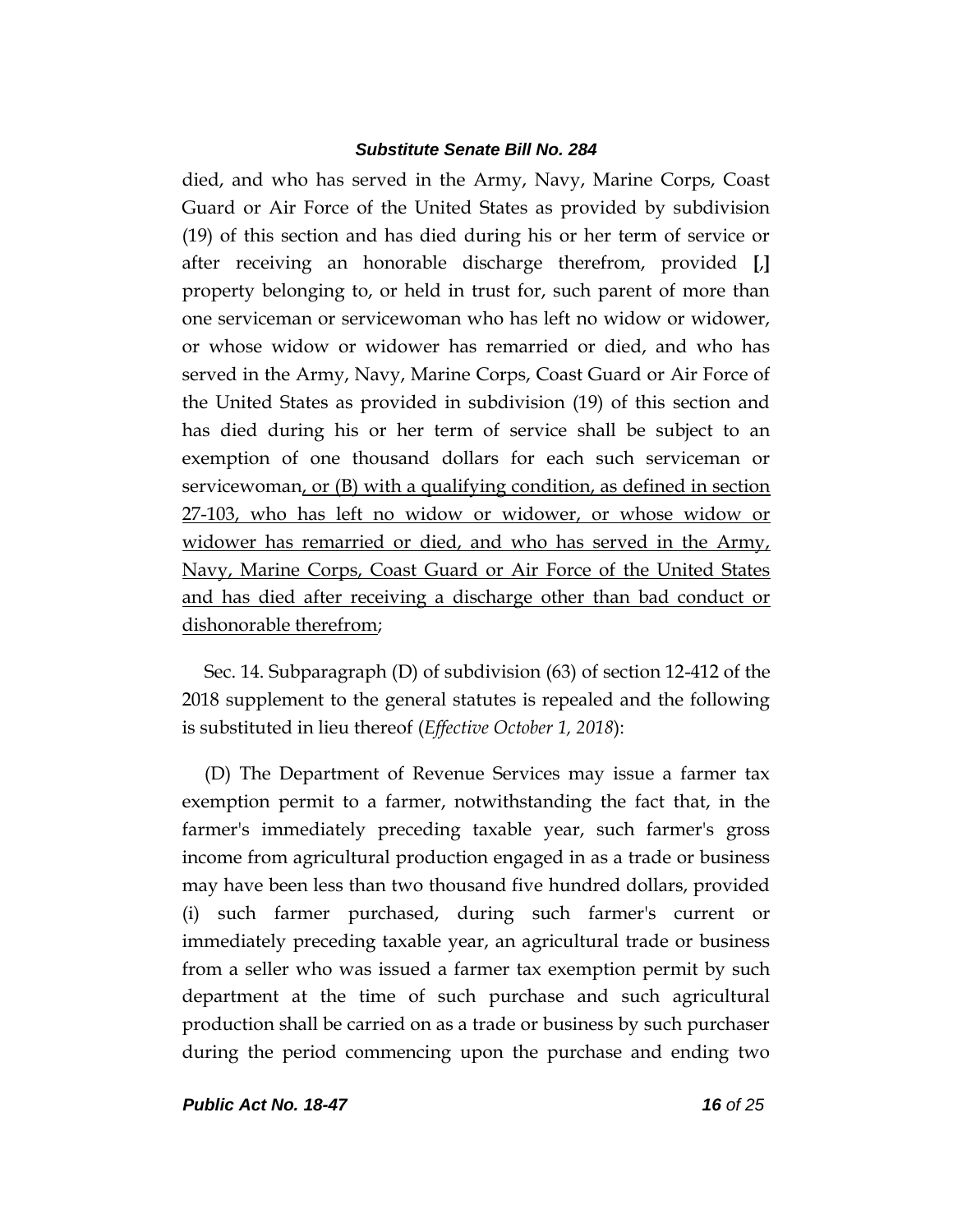years after the date of purchase. Such purchaser shall be liable for the tax otherwise imposed, during the period commencing upon such purchase and ending two years after the date of purchase, if such agricultural production is not carried on as a trade or business by such purchaser during the period commencing upon such purchase and ending two years after the date of purchase; or (ii) such farmer is a veteran **[**, as defined in section 27-103,**]** who has never owned or leased property for the purpose of commercial agricultural production or who has owned or leased property for the purpose of commercial agricultural production for less than two years. Such veteran farmer shall be liable for the tax otherwise imposed, during the period commencing upon issuance of a farmer tax exemption permit pursuant to this subparagraph and ending two years after the date of such issuance, if such agricultural production is not carried on as a trade or business by such veteran farmer during the period commencing upon such issuance and ending two years after the date of such issuance. As used in this subparagraph, "veteran" means any person (1) honorably discharged from, or released under honorable conditions from active service in, the armed forces, as defined in section 27-103, as amended by this act, or (2) with a qualifying condition, as defined in said section, who has received a discharge other than bad conduct or dishonorable from active service in the armed forces.

Sec. 15. Subsection (a) of section 14-20b of the 2018 supplement to the general statutes is repealed and the following is substituted in lieu thereof (*Effective October 1, 2018*):

(a) The Commissioner of Motor Vehicles, at the request of any veteran or member of the armed forces **[**, as defined in subsection (a) of section 27-103,**]** or the surviving spouse of such veteran or member, shall register any motor vehicle owned or leased for a period of at least one year by such person and shall issue a special certificate of registration and a set of number plates for each such motor vehicle,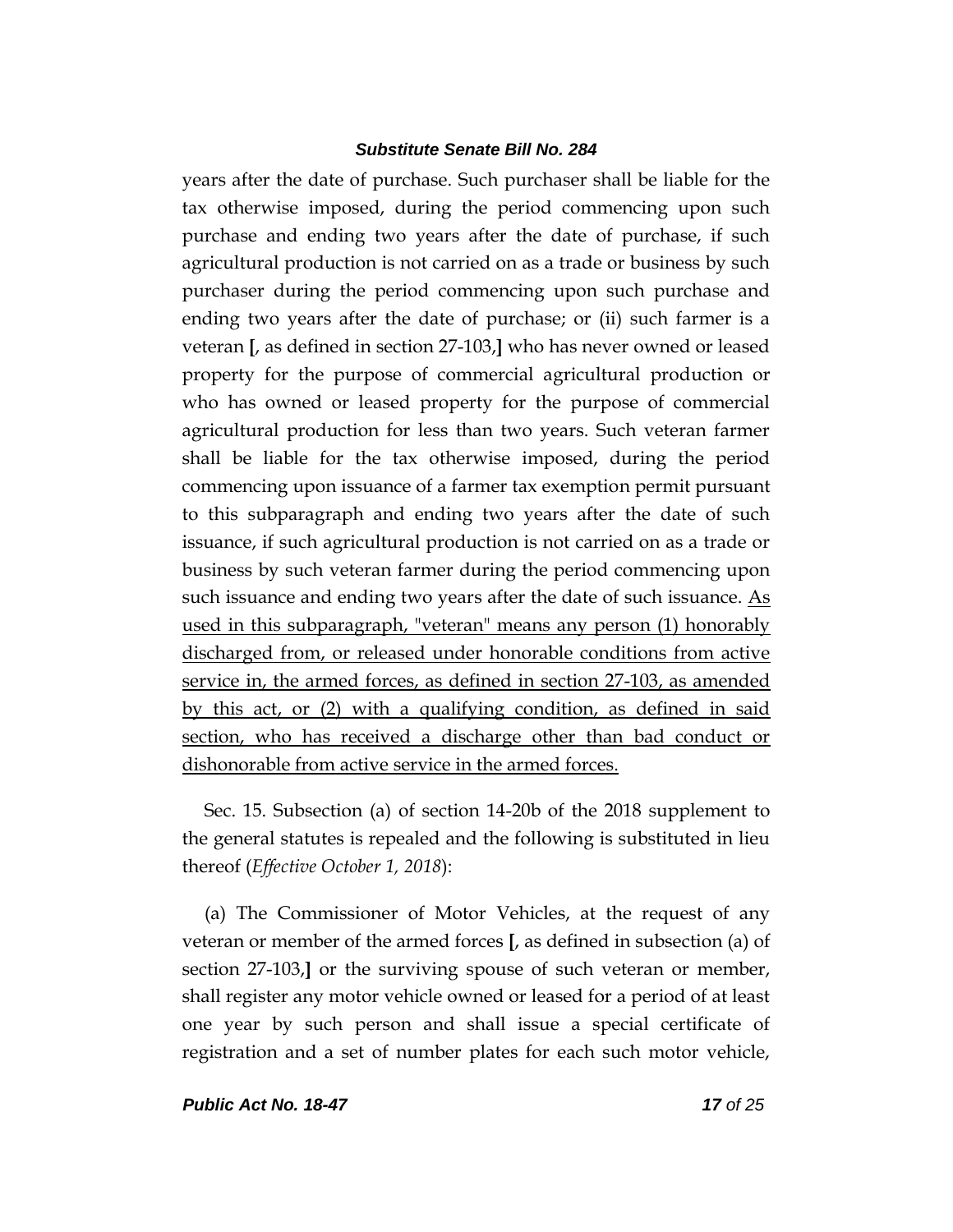including a special certificate of registration and a set of number plates for any motor vehicle used exclusively for farming purposes by any veteran or member of the armed forces, or the surviving spouse of such veteran or member, who is engaged in agricultural production as a trade or business. The plates shall expire and be renewed as provided in section 14-22. The commissioner shall charge a fee for such plates, which fee shall cover the entire cost of making such plates and shall be in addition to the fee for registration of such motor vehicle.  $\underline{As}$ used in this subsection, "member of the armed forces" has the same meaning as provided in section 27-103, as amended by this, and "veteran" means any person (1) honorably discharged from, or released under honorable conditions from active service in, the armed forces, or (2) with a qualifying condition, as defined in section 27-103, as amended by this act, who has received a discharge other than bad conduct or dishonorable from active service in the armed forces.

Sec. 16. Subsection (f) of section 14-36h of the 2018 supplement to the general statutes is repealed and the following is substituted in lieu thereof (*Effective October 1, 2018*):

(f) As used in this section: (1) "Full legal name" means the most complete version of the name that appears on a person's certificate of birth, official passport or other document or documents accepted by the Commissioner of Motor Vehicles to verify the person's identity, unless the person presents a marriage license or certificate, a certificate of civil union, a divorce decree or an order of a court of competent jurisdiction pertaining to a permanent change of the person's name; and (2) "veteran" means  $(A)$  any person honorably discharged from, or released under honorable conditions from active service in, the armed forces, as defined in **[**subsection (a) of**]** section 27-103, as amended by this act, **[**and**]** (B) any former member of the armed forces who is entitled to retirement pay under 10 USC Chapter 1223, as amended from time to time, or, but for age, would be so entitled, or  $(C)$  any

*Public Act No. 18-47 18 of 25*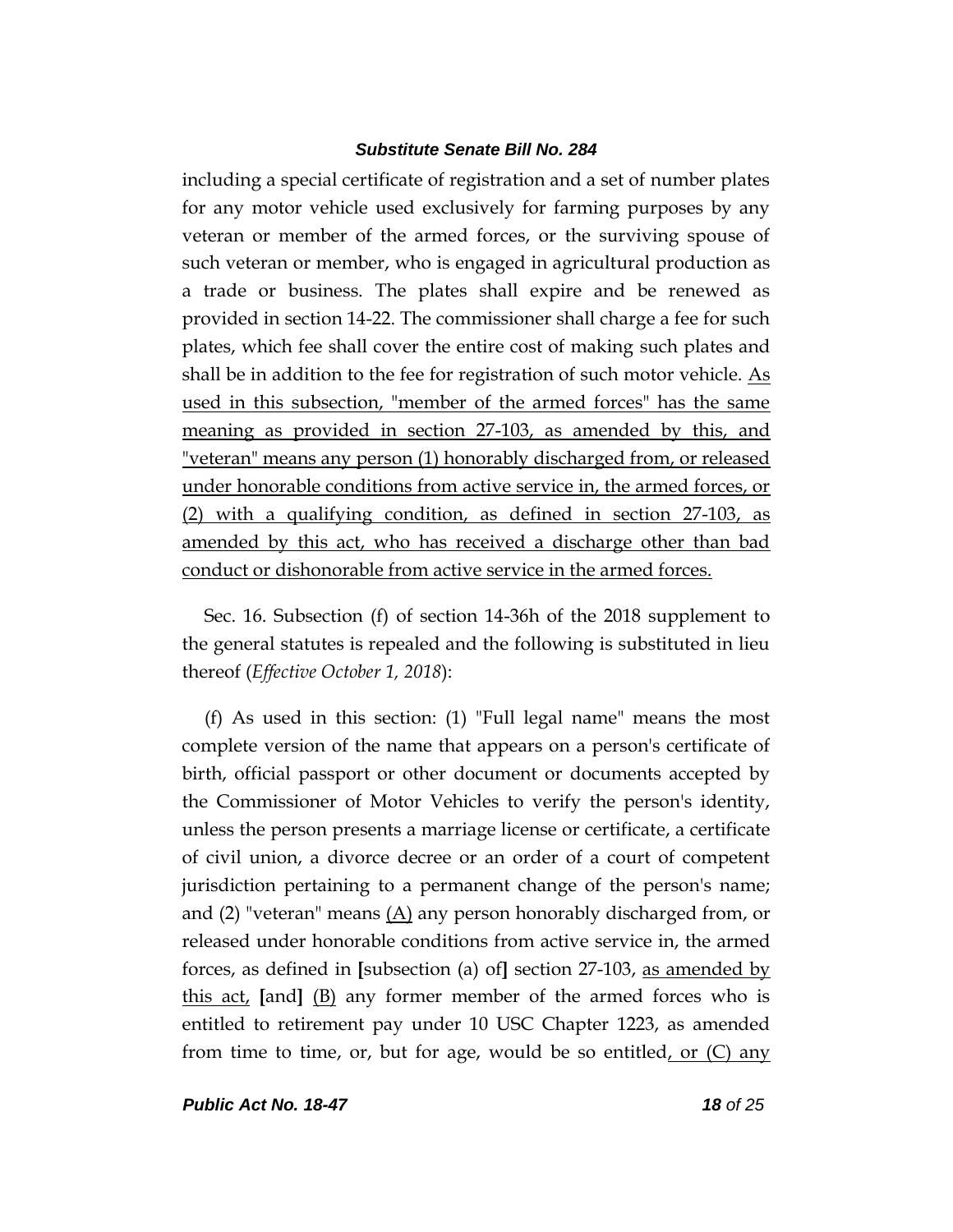person with a qualifying condition, as defined in section 27-103, as amended by this act, who has received a discharge other than bad conduct or dishonorable from active service in the armed forces.

Sec. 17. Subsection (c) of section 14-50 of the general statutes is repealed and the following is substituted in lieu thereof (*Effective October 1, 2018*):

(c) The commissioner shall waive any operator's license or registration fee, including any renewal fee, in the case of any person in the active service of the armed forces of the United States who was a legal resident of Connecticut at the time of his <u>or her</u> induction; and for one licensing period to any person (1) honorably separated from such service, **[**who applies therefor**]** or (2) with a qualifying condition, as defined in section 27-103, as amended by this act, who has separated from such service other than with a bad conduct characterization or dishonorably, which person applies for such operator's license or registration within two years following the date of separation and was a legal resident of Connecticut at the time of his <u>or her</u> induction. The commissioner may adopt regulations, in accordance with chapter 54, to implement the provisions of this subsection.

Sec. 18. Section 14-254 of the general statutes is repealed and the following is substituted in lieu thereof (*Effective October 1, 2018*):

"Disabled veteran", as used in this section, means  $(1)$   $(A)$  any veteran who **[**served**]** performed service in time of war, as defined **[**by**]** in section 27-103, as amended by this act, or (B) any person with a qualifying condition, as defined in said section, who has received a discharge other than bad conduct or dishonorable from active service in the armed forces, as defined in said section, and who performed service in time of war, and  $(2)$  (A) one or both of whose legs or arms or parts thereof have been amputated or the use of which has been  $\text{lost}_t$ **[**or**]** (B) who is blind, **[**or who have traumatic brain injury, or**]**

*Public Act No. 18-47 19 of 25*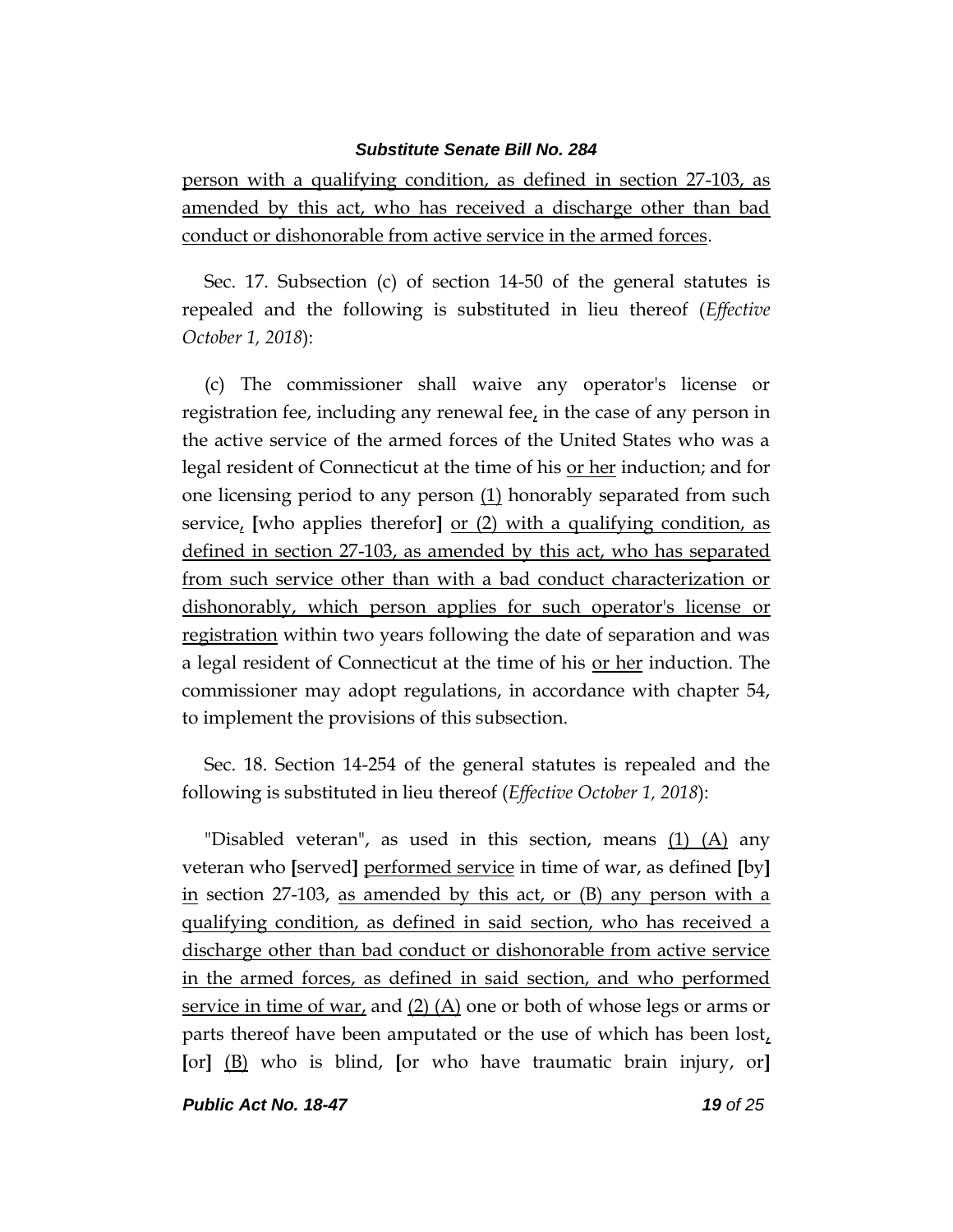paraplegic or hemiplegic, or (C) who has traumatic brain injury, any such disability described in subdivision (2) of this section being certified as service-connected by the **[**Veterans' Administration**]** United States Department of Veterans Affairs. The Commissioner of Motor Vehicles, upon application of any disabled veteran accompanied by such certificate of **[**the Veterans' Administration**]** said department, shall issue without charge a special number plate or set of plates in accordance with the provisions of subsection (a) of section 14-21b to be attached to a passenger motor vehicle owned or operated by such disabled veteran and an identification card to be used in connection therewith. The card shall identify the disabled veteran and the motor vehicle and shall state that such **[**veteran is a**]** disabled veteran is qualified to receive the card, that the card, plate or plates shall be returned to the commissioner if the registration of the motor vehicle is cancelled or transferred **[**,**]** and that the card is for the exclusive use of the **[**person**]** disabled veteran to whom it is issued, is not transferable and will be revoked if presented by any other person or if any privilege granted under this section is abused. If not so revoked, the card shall be renewable every four years at the time of registration of motor vehicles. No penalty shall be imposed for the overtime parking of any motor vehicle bearing a number plate issued under this section when it has been so parked by the disabled veteran to whom the plate and an identification card were issued or by any person operating such vehicle when accompanied by such disabled veteran, provided the length of time for which such vehicle may remain parked at any one location shall not exceed twenty-four hours. The surviving spouse of a disabled veteran issued such special registration may retain any such registration and number plates without charge for his or her lifetime or until such time as he or she remarries.

Sec. 19. Subsection (a) of section 17b-28i of the general statutes is repealed and the following is substituted in lieu thereof (*Effective October 1, 2018*):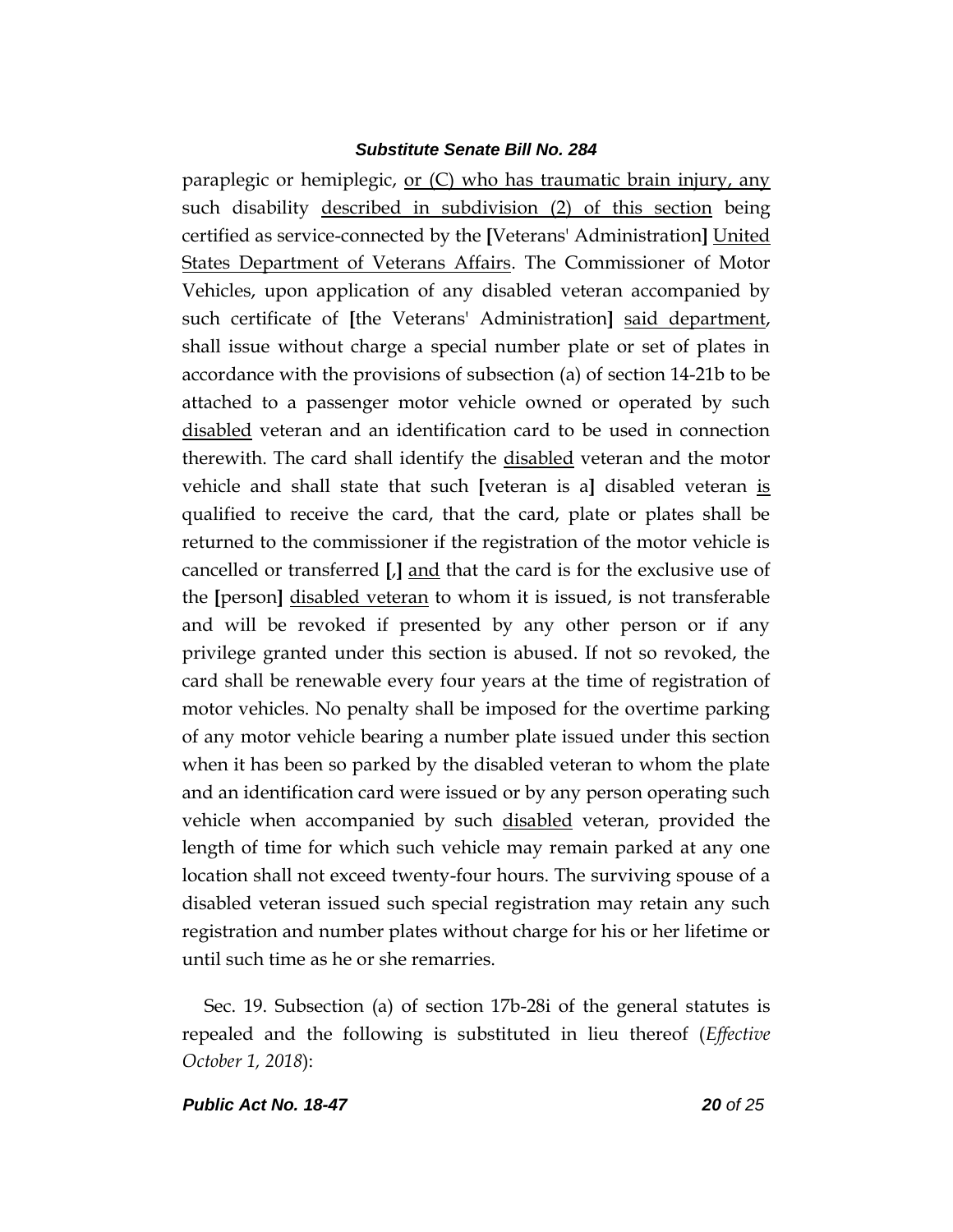(a) To the extent permissible by federal law, the Commissioner of Social Services shall disregard federal Aid and Attendance pension benefits granted to a veteran **[**, as defined in section 27-103,**]** or the surviving spouse of such veteran when determining income eligibility for the state's Medicare savings, medical assistance and energy assistance programs administered under section 17b-2. As used in this subsection, "veteran" means any person (1) honorably discharged from, or released under honorable conditions from active service in, the armed forces, as defined in section 27-103, as amended by this act, or (2) with a qualifying condition, as defined in said section, who has received a discharge other than bad conduct or dishonorable from active service in the armed forces.

Sec. 20. Subsection (a) of section 27-108 of the general statutes is repealed and the following is substituted in lieu thereof (*Effective October 1, 2018*):

(a) Any veteran **[**, as defined in subsection (a) of section 27-103,**]** who meets active military, naval or air service requirements, as described in 38 USC 101, as amended from time to time, may apply for admission to the Veterans Residential Services facility or Healthcare Center; and any such veteran who has no adequate means of support, and who, from disease, wounds or accident, needs medical or surgical care and treatment or who has become mentally ill, may be admitted to any hospital and receive necessary food, clothing, care and treatment therein, at the expense of the state, unless other funds or means of payment are available. Whenever a person is admitted to a hospital, such person shall be asked if he or she is a veteran. Before a hospital submits a bill for services pursuant to this section, such hospital shall take sufficient steps to determine that no other funds or means of payment are available to cover the cost of services rendered to the veteran. The Department of Veterans Affairs shall make available to hospitals a list of payment options and benefits available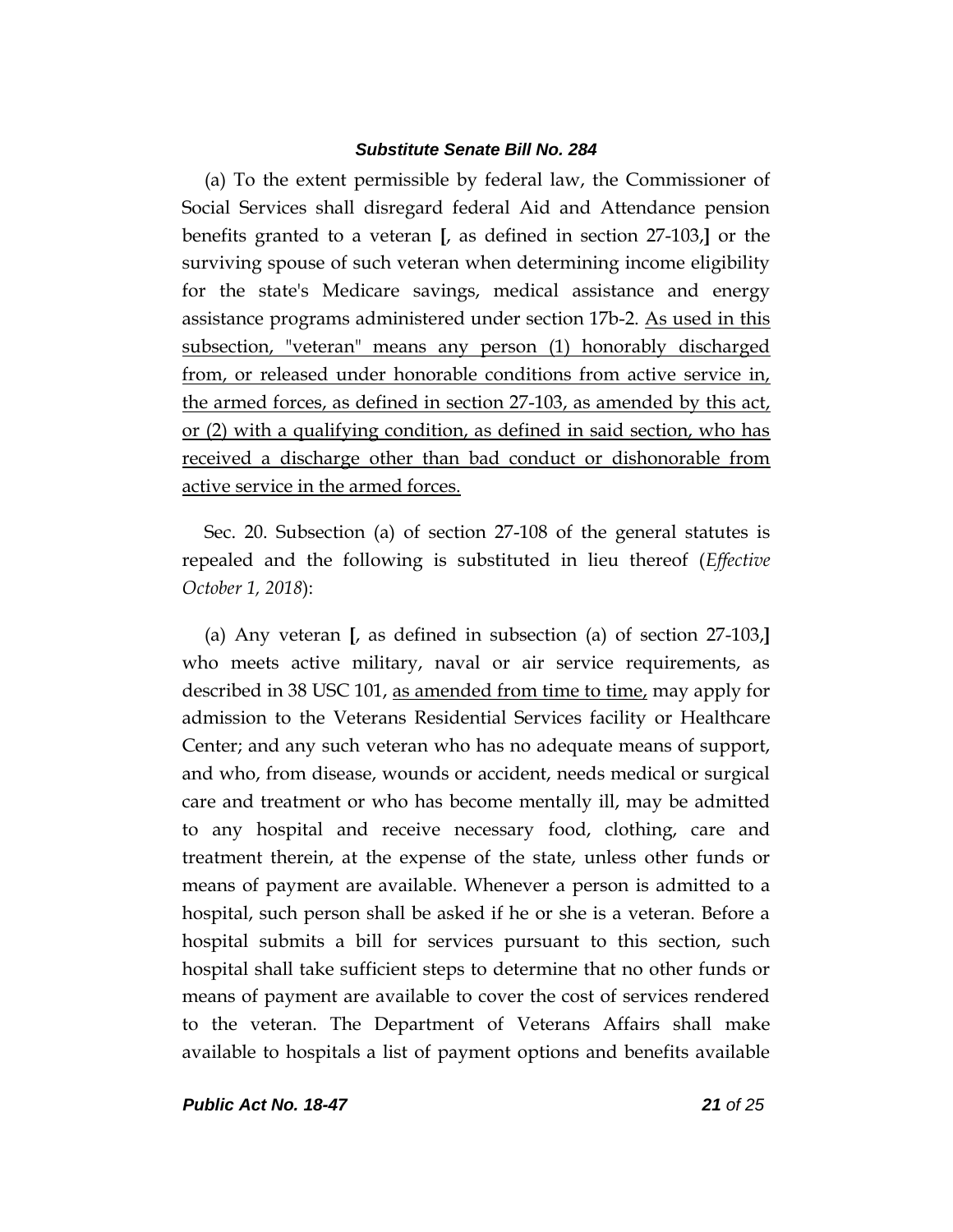to cover hospital costs of veterans. As used in this section, "veteran" means any person (1) honorably discharged from, or released under honorable conditions from active service in, the armed forces, as defined in section 27-103, as amended by this act, or (2) with a qualifying condition, as defined in said section, who has received a discharge other than bad conduct or dishonorable from active service in the armed forces.

Sec. 21. Section 27-109 of the general statutes is repealed and the following is substituted in lieu thereof (*Effective October 1, 2018*):

Any hospital, upon request of the commissioner, shall furnish any veteran, determined by the commissioner to be entitled to admission thereto, necessary food, clothing, care and treatment therein at the expense of the state, unless other funds or means of payment are available, and such veteran shall have preference for admission into such hospital. As used in this section, "veteran" means any person (1) honorably discharged from, or released under honorable conditions from active service in, the armed forces, as defined in section 27-103, as amended by this act, or (2) with a qualifying condition, as defined in said section, who has received a discharge other than bad conduct or dishonorable from active service in the armed forces.

Sec. 22. Section 27-118 of the general statutes is repealed and the following is substituted in lieu thereof (*Effective October 1, 2018*):

When any veteran dies, not having sufficient estate to pay the necessary expenses of the veteran's last sickness and burial, as determined by the commissioner after consultation with the probate court for the district in which the veteran resided, the state shall pay the sum of one thousand eight hundred dollars toward such funeral expenses, and the burial shall be in some cemetery or plot not used exclusively for the burial of the pauper dead, and the same amount shall be paid if the body is cremated, but no amount shall be paid for

*Public Act No. 18-47 22 of 25*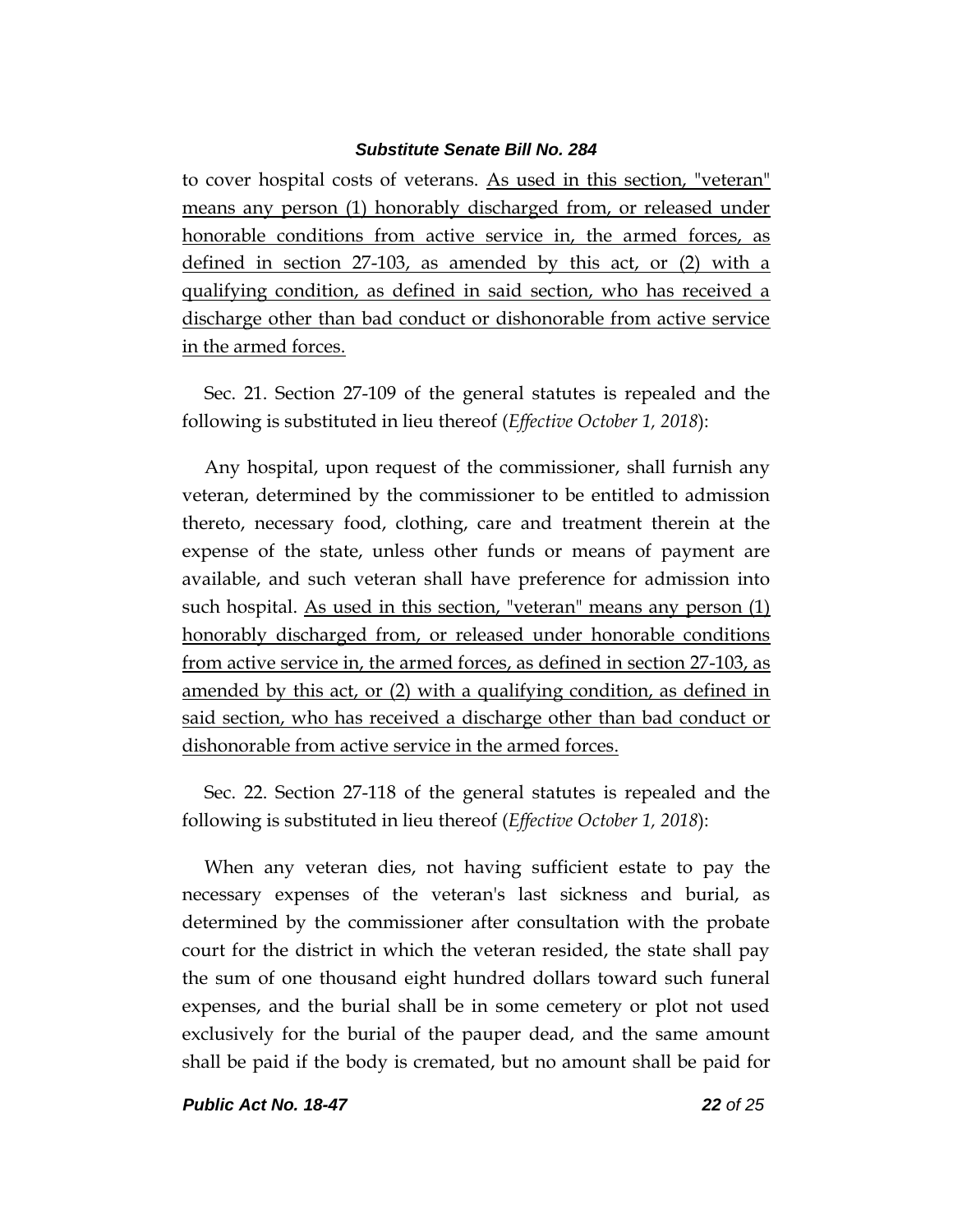the expenses for burial or cremation unless claim therefor is made within one year from the date of death, except that in cases of death occurring abroad, such claim may be made within one year after the remains of such veteran have been interred in this country. No provision of this section shall prevent the payment of the sum above named for the burial of any person, otherwise entitled to the same, on account of such burial being made outside the limits of this state. Upon satisfactory proof by the person who has paid or provided for the funeral or burial expense to the commissioner of the identity of the deceased, the time and place of the deceased's death and burial and the approval thereof by the commissioner, said sum of one thousand eight hundred dollars shall be paid by the Comptroller to the person who has paid the funeral or burial expense or, upon assignment by such person, to the funeral director who has provided the funeral. Whenever the Comptroller has lawfully paid any sum toward the expenses of the burial of any deceased veteran and it afterwards appears that the deceased left any estate, the Comptroller may present a claim on behalf of the state against the estate of such deceased veteran for the sum so paid, and the claim shall be a preferred claim against such estate and shall be paid to the Treasurer of the state. The commissioner, upon the advice of the Attorney General, may make application for administration upon the estate of any such deceased veteran if no other person authorized by law makes such application within sixty days after such payment has been made by the Comptroller. As used in this section, "veteran" means any person (1) honorably discharged from, or released under honorable conditions from active service in, the armed forces, as defined in section 27-103, as amended by this act, or (2) with a qualifying condition, as defined in said section, who has received a discharge other than bad conduct or dishonorable from active service in the armed forces.

Sec. 23. Section 27-125 of the general statutes is repealed and the following is substituted in lieu thereof (*Effective October 1, 2018*):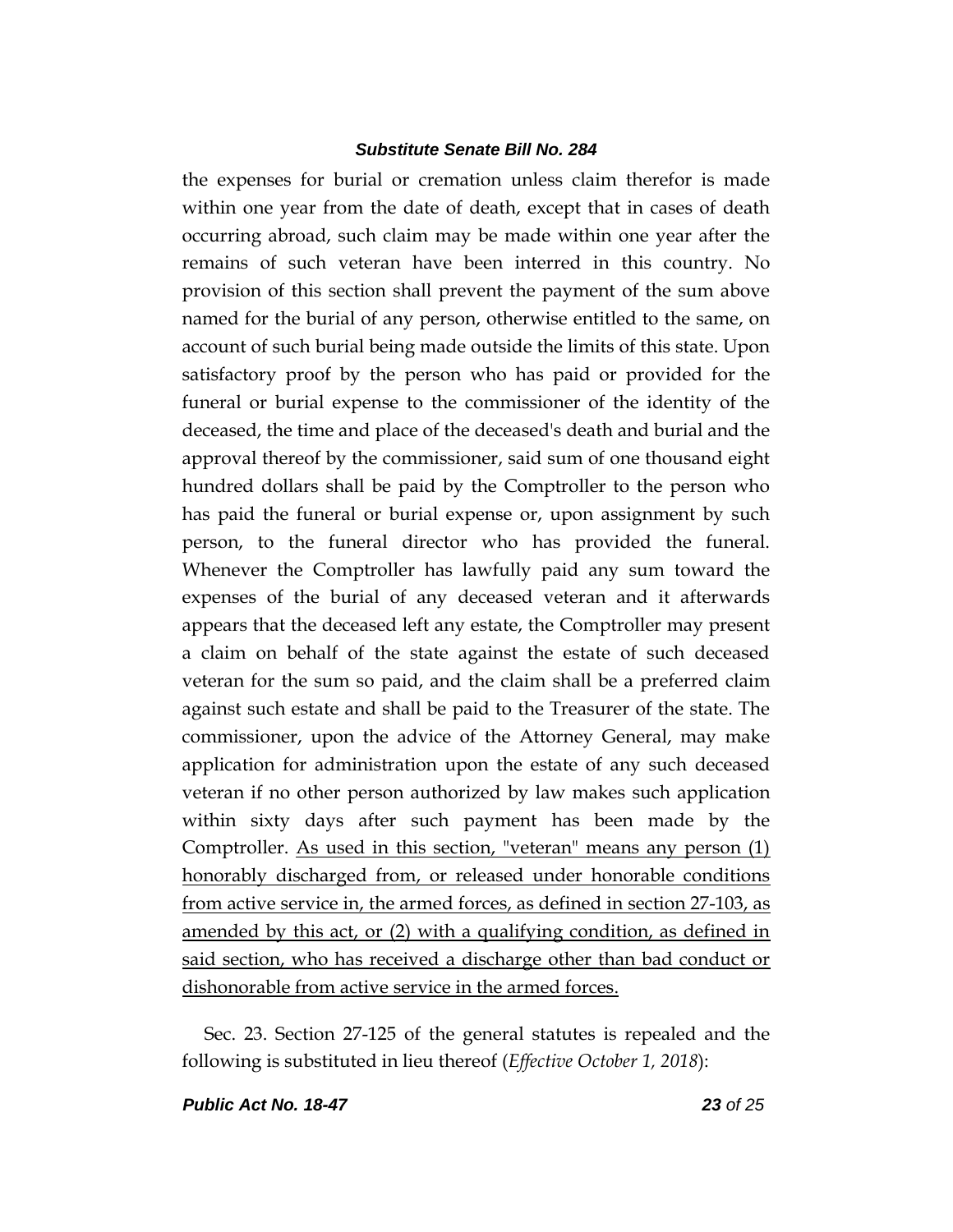Any veteran who is a citizen of this state and who, through disability or other causes incident to service in the armed forces in time of war, is in need of temporary financial assistance may be provided for by the commissioner by a method similar to that provided in section 27-82, the amount and continuance of such assistance to be discretionary with the commissioner. The widow, widower and each child, parent, brother or sister of any member of the armed forces, who died while in such active service, may be assisted by the commissioner if such person or persons are without sufficient means of support by reason of the death of such member of the armed forces. In carrying out his or her duties under the provisions of this section, the commissioner is directed to cooperate with such federal agencies as may aid in securing prompt and suitable treatment, care and relief of any such member of the armed forces or his or her dependents. The records of the agencies of the state shall be placed at the disposal of the commissioner and such agencies are directed to cooperate with and to assist the commissioner in carrying out his or her duties. As used in this section, "veteran" means any person (1) honorably discharged from, or released under honorable conditions from active service in, the armed forces, as defined in section 27-103, as amended by this act, or (2) with a qualifying condition, as defined in said section, who has received a discharge other than bad conduct or dishonorable from active service in the armed forces.

Sec. 24. Section 27-140 of the general statutes is repealed and the following is substituted in lieu thereof (*Effective October 1, 2018*):

All money so paid to and received by the American Legion shall be expended by it in furnishing temporary income; subsistence items such as food, wearing apparel, shelter and related expenses; medical or surgical aid or care or relief  $(1)$  to, or in bearing the funeral expenses of, soldiers, sailors or marines  $(A)$  (i) who performed service in time of war, as defined in **[**subsection (a) of**]** section 27-103, as amended by